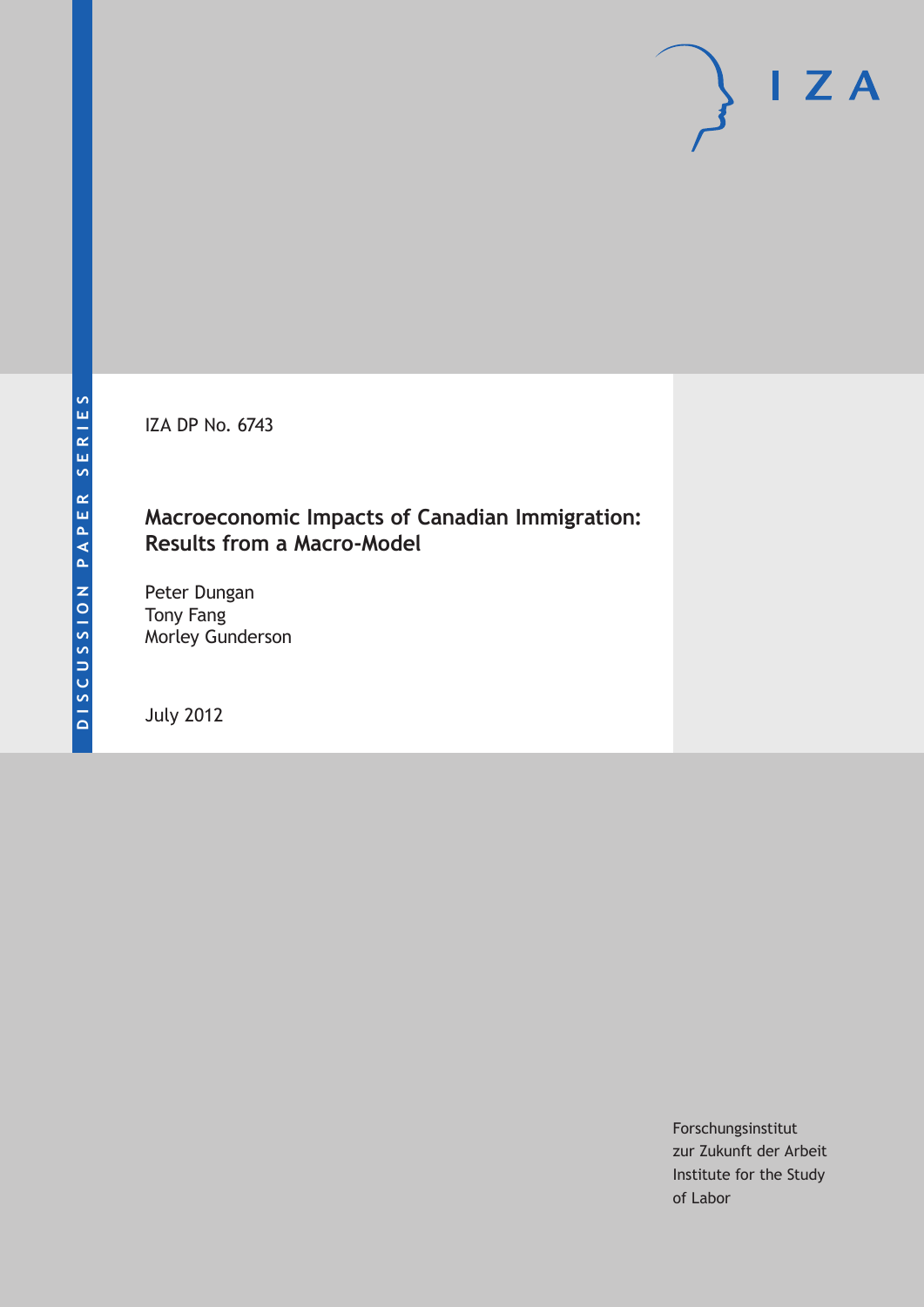# **Macroeconomic Impacts of Canadian Immigration: Results from a Macro-Model**

### **Peter Dungan**

*University of Toronto*

### **Tony Fang**

*York University and IZA*

### **Morley Gunderson**

*University of Toronto*

Discussion Paper No. 6743 July 2012

IZA

P.O. Box 7240 53072 Bonn Germany

Phone: +49-228-3894-0 Fax: +49-228-3894-180 E-mail: [iza@iza.org](mailto:iza@iza.org)

Any opinions expressed here are those of the author(s) and not those of IZA. Research published in this series may include views on policy, but the institute itself takes no institutional policy positions.

The Institute for the Study of Labor (IZA) in Bonn is a local and virtual international research center and a place of communication between science, politics and business. IZA is an independent nonprofit organization supported by Deutsche Post Foundation. The center is associated with the University of Bonn and offers a stimulating research environment through its international network, workshops and conferences, data service, project support, research visits and doctoral program. IZA engages in (i) original and internationally competitive research in all fields of labor economics, (ii) development of policy concepts, and (iii) dissemination of research results and concepts to the interested public.

<span id="page-1-0"></span>IZA Discussion Papers often represent preliminary work and are circulated to encourage discussion. Citation of such a paper should account for its provisional character. A revised version may be available directly from the author.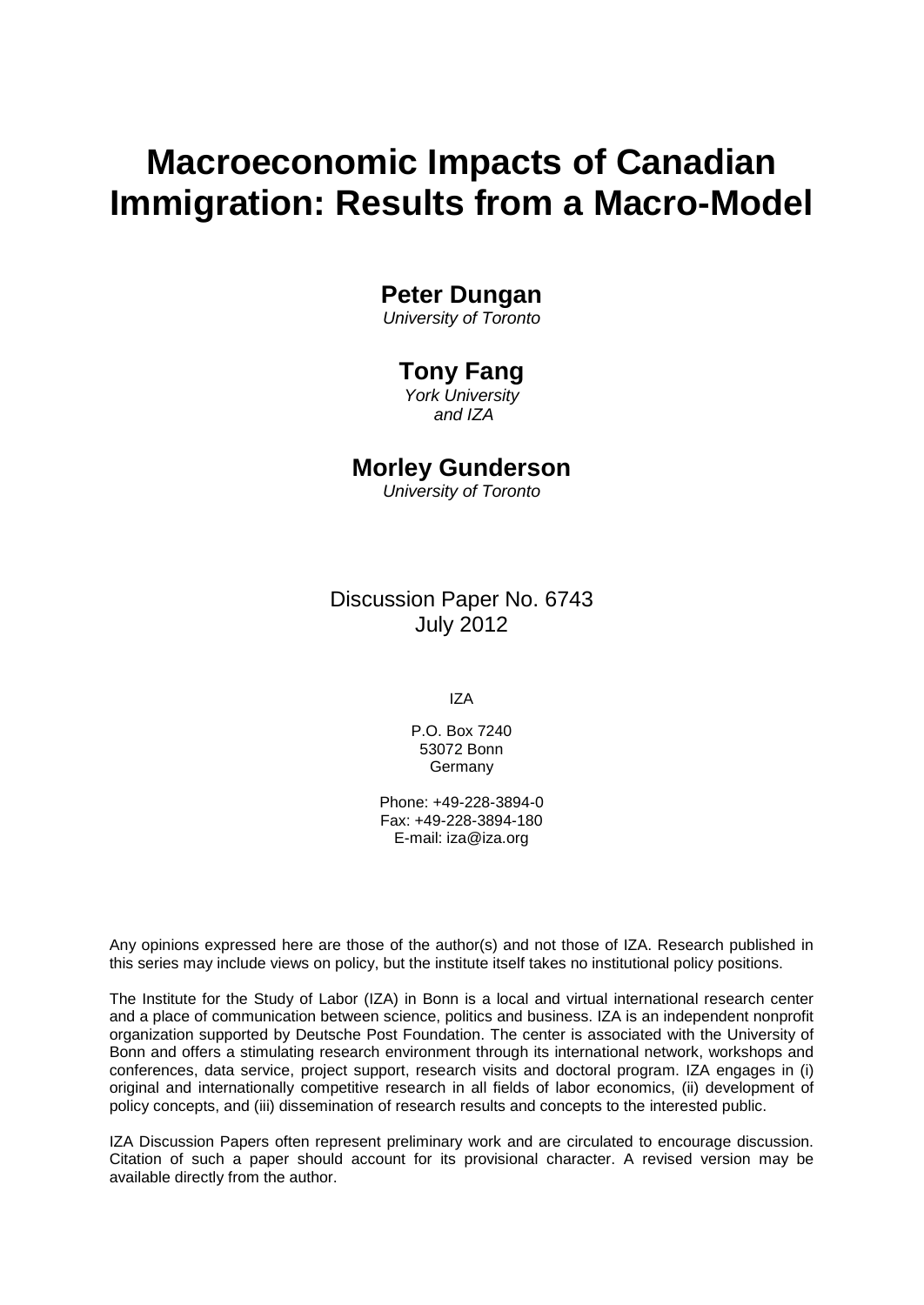IZA Discussion Paper No. 6743 July 2012

## **ABSTRACT**

### **Macroeconomic Impacts of Canadian Immigration: Results from a Macro-Model[\\*](#page-1-0)**

We use a macro-econometric forecasting model to simulate the impact on the Canadian economy of a hypothetical increase in immigration. Our simulations generally yield positive impacts on such factors as real GDP and GDP per capita, aggregate demand, investment, productivity, and government expenditures, taxes and especially net government balances, with essentially no impact on unemployment. This is generally buttressed by conclusions reached in the existing literature. Our analysis suggests that concern should be with respect to immigrants themselves as they are having an increasingly difficult time assimilating into the Canadian labour market, and new immigrants are increasingly falling into poverty.

JEL Classification: J15, E17, J18

Keywords: macroeconomic impact, immigration, FOCUS Model, Canada

Corresponding author:

Tony Fang School of Human Resource Management York University 4700 Keele Street Toronto, Ontario M3J 1P3 Canada E-mail: [tonyfang@yorku.ca](mailto:tonyfang@yorku.ca)

Financial support from a National Metropolis and the Social Sciences and Humanities Research Council Research Competition grant is gratefully acknowledged as are comments from three presentations: CERIS Public Seminar in Toronto on October 22, 2010 and our discussant Mikal Skuterud; Citizenship and Immigration Canada Research Network meeting in Ottawa on October 26, 2010; and the Conference on the Economics of Immigration, University of Ottawa on October 29-30, 2010 and our discussant Jiong Tu. Tony Fang would like to thank the Wharton School of Business, University of Philadelphia for hosting his visit during the beautiful Spring of 2012 when this paper is being finalized.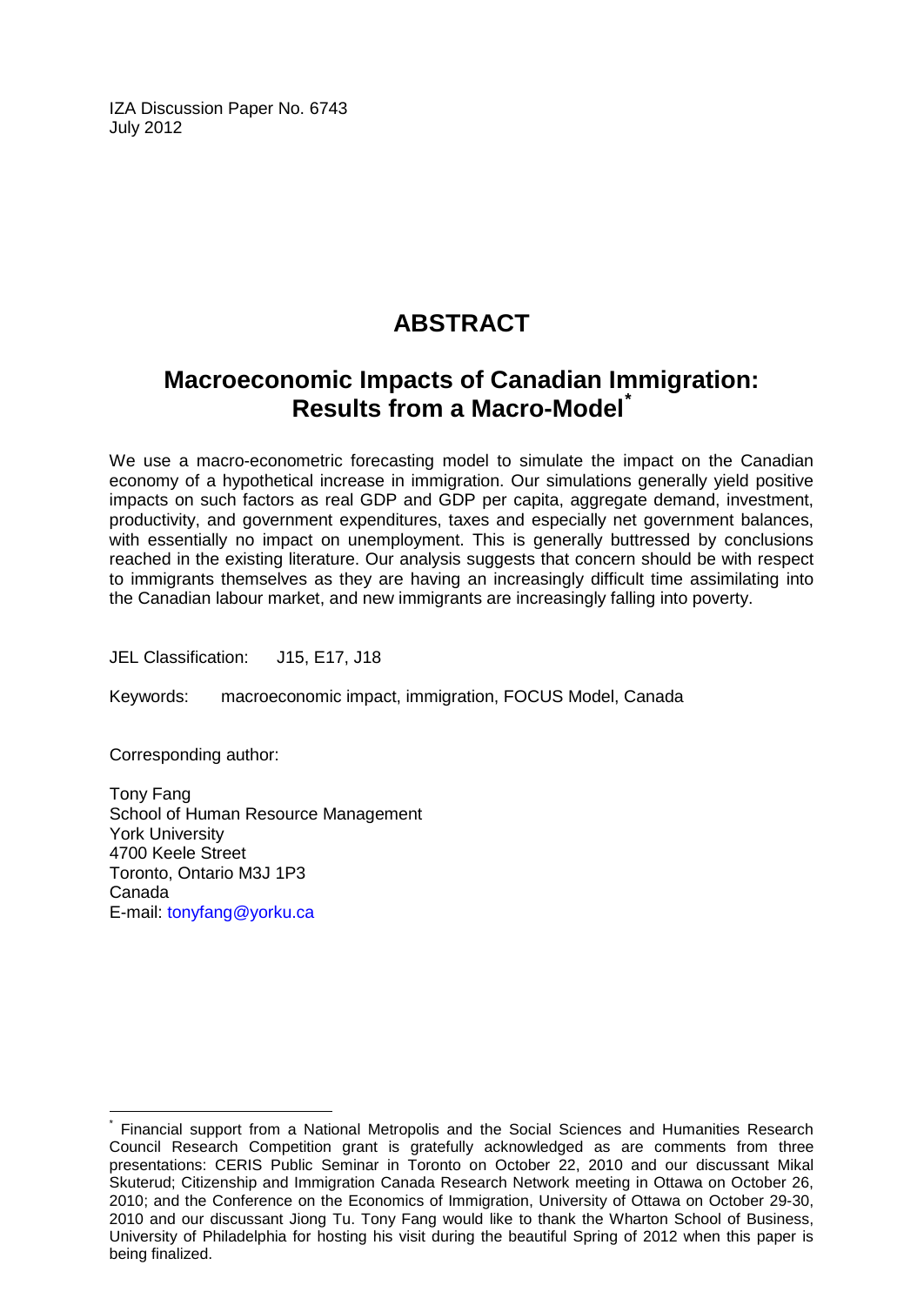#### **INTRODUCTION**

Canada is a nation of immigrants. As such, it is not surprising that there is considerable interest in how immigrants fare in the Canadian labour market as well as the impact they have on the Canadian labour market and the macro economy in general. The latter dimension – the impact on the macro economy is the focus of this paper. The main outcomes of interest include: real GDP and GDP per capita; unemployment; aggregate demand and especially for housing; investment; productivity; and government expenditures, taxes and net government balances.

With respect to the dimension of how immigrants themselves fare in the Canadian labour market, the literature is in (unusual) virtual agreement that immigrants are having problems economically assimilating or integrating into the Canadian labour market in the sense of catching up to the earnings of domestic-born workers who otherwise have similar wage determining characteristics. Importantly, the problem is getting worse in the sense that the assimilation is slower for the more recent cohorts of immigrants who may never expect to fully catch up to the earnings of comparable domestic-born workers. $<sup>1</sup>$  $<sup>1</sup>$  $<sup>1</sup>$ </sup>

In part for this reason, the proportion of recent immigrants (in Canada for 5 years or less) who were in poverty (defined as falling below the Statistics Canada Low-Income cutoff) increased from 24.6% in 1980 to 34.2% in 1985 to 31.3% in 1990 to an astonishing 47% in 1995, falling to 35.8% in 2000 and 36% by 2005 (Fleury 2007; Picot and Sweetman, 2005, p. 11; Picot, Lu and Hou 2010, p. 14). This increase in the poverty rate of immigrants was occurring at the same time as poverty rates for the non-immigrant population were generally falling.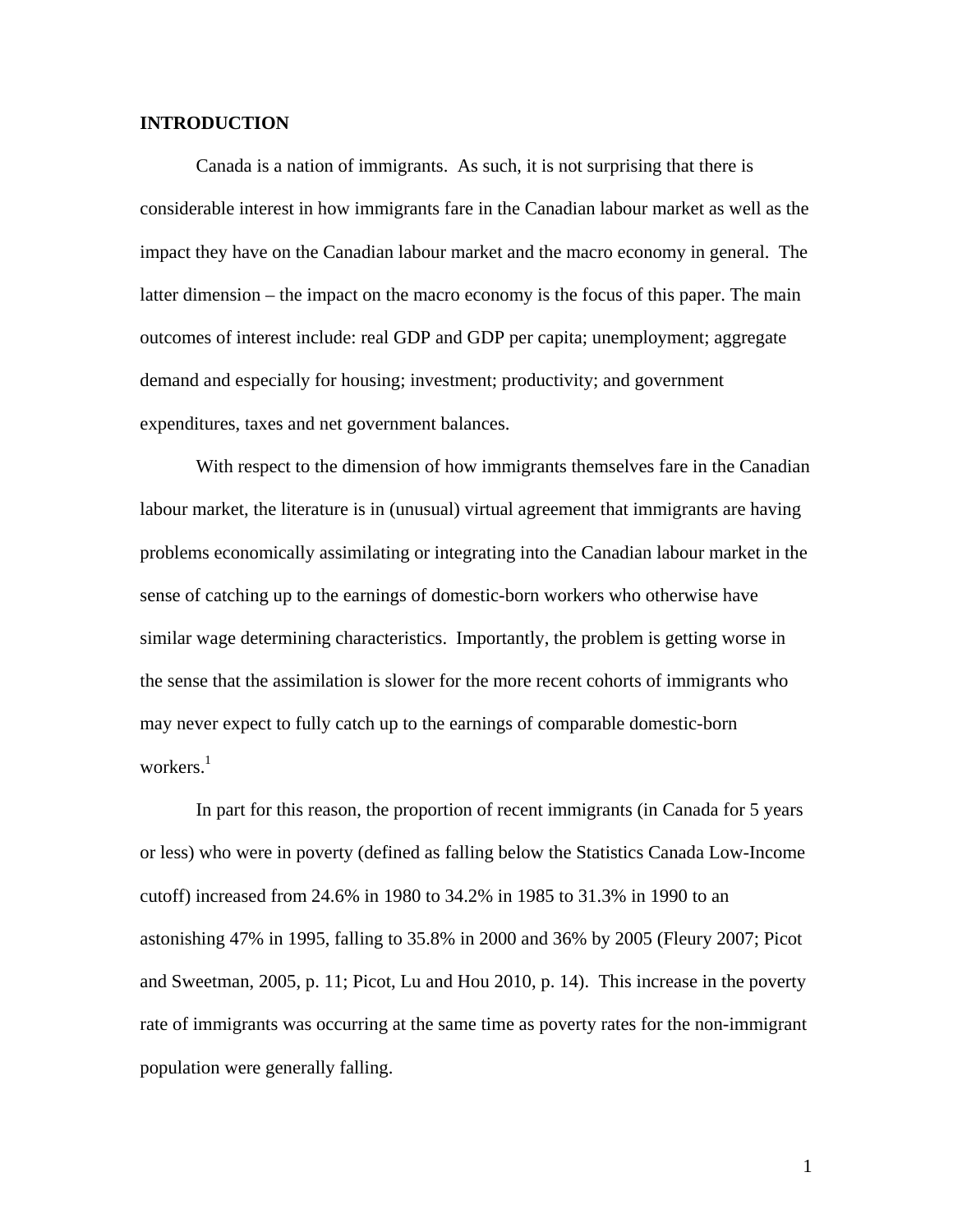Recent immigrants to Canada have also been identified as one of the five groups most likely to be in persistent poverty, defined as having a cumulative income of the economic family over the period that falls short of the cumulative amount of that family's post-transfer, post-income tax low-income cutoff. The percentage of each group that was likely to have persistent low-income over the period 1996-2001 was: unattached individuals age 45-64 (29.2%); disabled persons (26.1%); recent immigrants (25.6%); lone parents (21.8%); and Aboriginals living off-reserve (15.7%). These compared to an average of 3.4% for the non-risk groups (Hatfield 2004, p. 19).

This slower labour market assimilation and increasing poverty is a tinderbox that can ultimately disrupt into social discontent. This is the case especially since immigrants have expressed concern that they have been attracted into Canada by an immigration policy that gives points for skills and education but such credentials are often not recognized (Bauder 2003; Grant 2005b; Grant and Nadin 2007; Wald and Fang 2008 and Akbari and Aydede 2011 for immigrants with post-high school education).

 The tinderbox of potential concerns on the part of immigrants from their lack of economic assimilation could turn into an inferno if it were also accompanied by negative reactions on the part of domestic-born Canadians if immigrants were having a negative impact on the labour market for domestic-born workers or on the macro-economy in general. The purpose of this paper is to examine whether there is such a negative effect.

The paper begins with a discussion of the theoretically expected impact of immigration on various dimensions of the domestic economy. The next section provides an illustrative review of the literature on the impact of immigration on labour markets and net fiscal balances involving the difference between expenditures and taxes. This is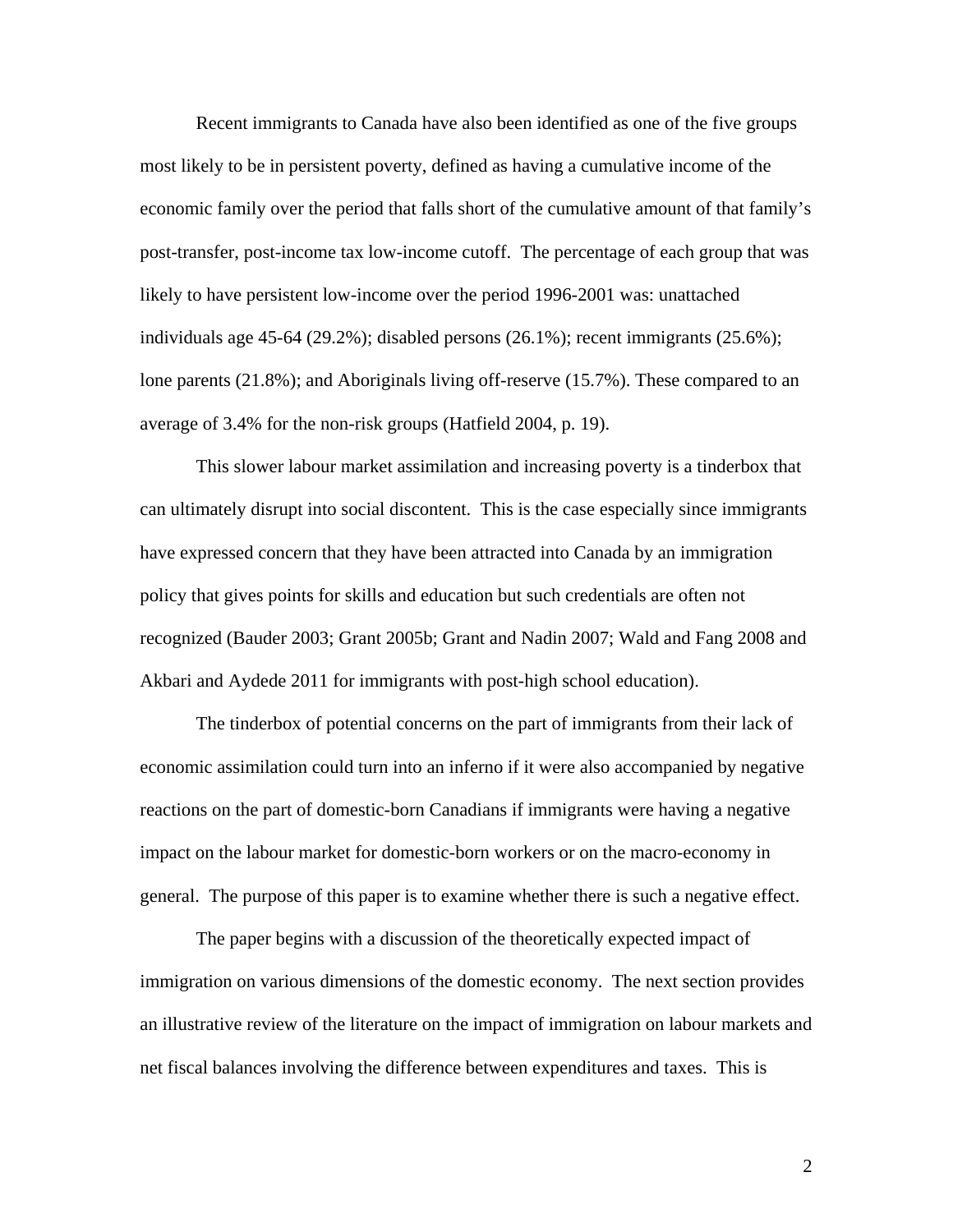followed by a description of the macro-econometric forecasting model used to estimate the effects of immigration on the macro-economy in terms of outcomes such as real GDP and GDP per capita, unemployment, aggregate demand and especially for housing, investment, productivity, and government expenditures, taxes and net government balances. The paper concludes with a summary and discussion of the policy implications.

#### **EXPECTED IMPACT OF IMMIGRATION ON DOMESTIC ECONOMY**

In theory, immigration can have a complex impact on various dimensions of the domestic labour market, including wages, employment, labour force participation and unemployment. $2$ 

The supply influx of immigrants can obviously lower domestic *wages* as they compete with domestic workers for jobs. This effect is likely to be greatest for domestic workers who are close substitutes for immigrants. As such, if the immigration is of lowskilled workers then the wages of low-skilled domestic workers should fall (in relative terms at least) and the wages of higher skilled workers may rise if they are complements to the less skilled workers. If the immigration is of high-skilled workers (as is generally the case in Canada), and if their skills are recognized and utilized, then the wages of highskilled domestic workers should fall and the wages of lower skilled workers may rise if they are complements to the more skilled workers. To the extent that new immigrants are potential substitutes for immigrants who came into the country earlier, then the wages of the earlier immigrants are more likely to fall.

The effect on the *employment* of domestic-born workers will follow the same pattern as that of wages. That is domestic workers are more likely to be displaced if they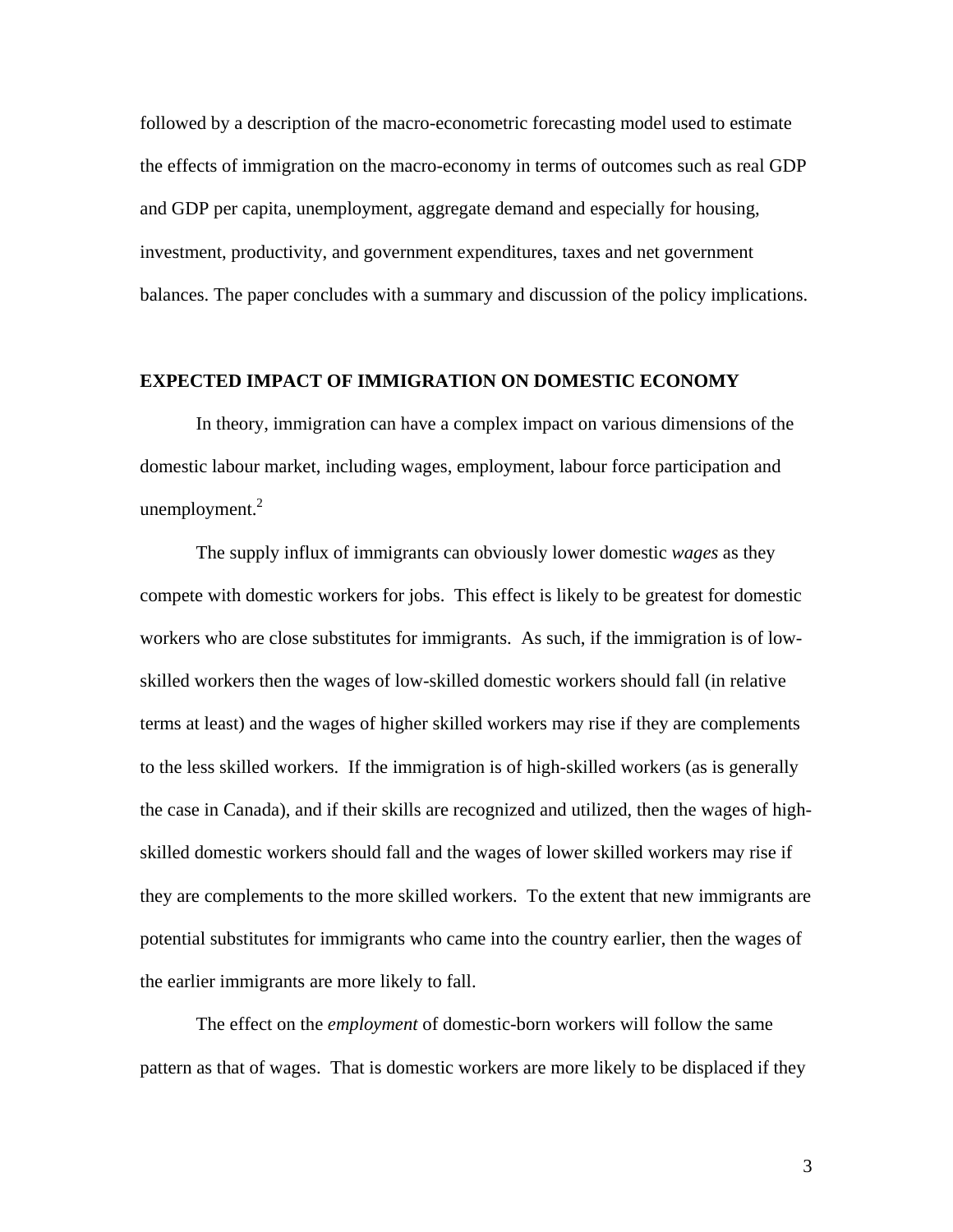are close substitutes for immigrants while their employment may increase if they are complements. The magnitude of the employment adjustment will depend in part on the degree to which domestic wages are flexible. If they are inflexible (as is often the case in European labour markets and in the short-run) then the brunt of the adjustment will occur on employment. If wages are flexible (as is more often the case in North America and in the long run) then the employment adjustments will be smaller.

Adjustment may also occur in the form of *labour force participation.* Domestic workers who compete for jobs that immigrants would occupy may drop out of the labour force altogether if they feel their chances of obtaining a job are reduced (i.e., the discouraged worker effect). In contrast some family members may enter the labour force to sustain family income if they feel that the jobs of other family members are in jeopardy (i.e., the added worker effect).

*Unemployment* of domestic-born persons can also be affected depending upon how the previously discussed adjustments play out. The unemployment of domestic-born workers will increase if they are of the skill type that competes with the immigrants and if wages are not flexible. Any increase in unemployment in turn can place downward pressure on domestic wages.

Immigration, however, can be associated with many other factors that can offset these generally potentially negative effects (Sweetman 2005, Sweetman and Warman 2008). Because of their high skills due to the skills-based point system and increased importance of Provincial Nominee Programs in Canada, immigrants may break skill shortages and production bottlenecks and this can expand the job opportunities for domestic-born workers. Immigrants obviously also increase aggregate demand,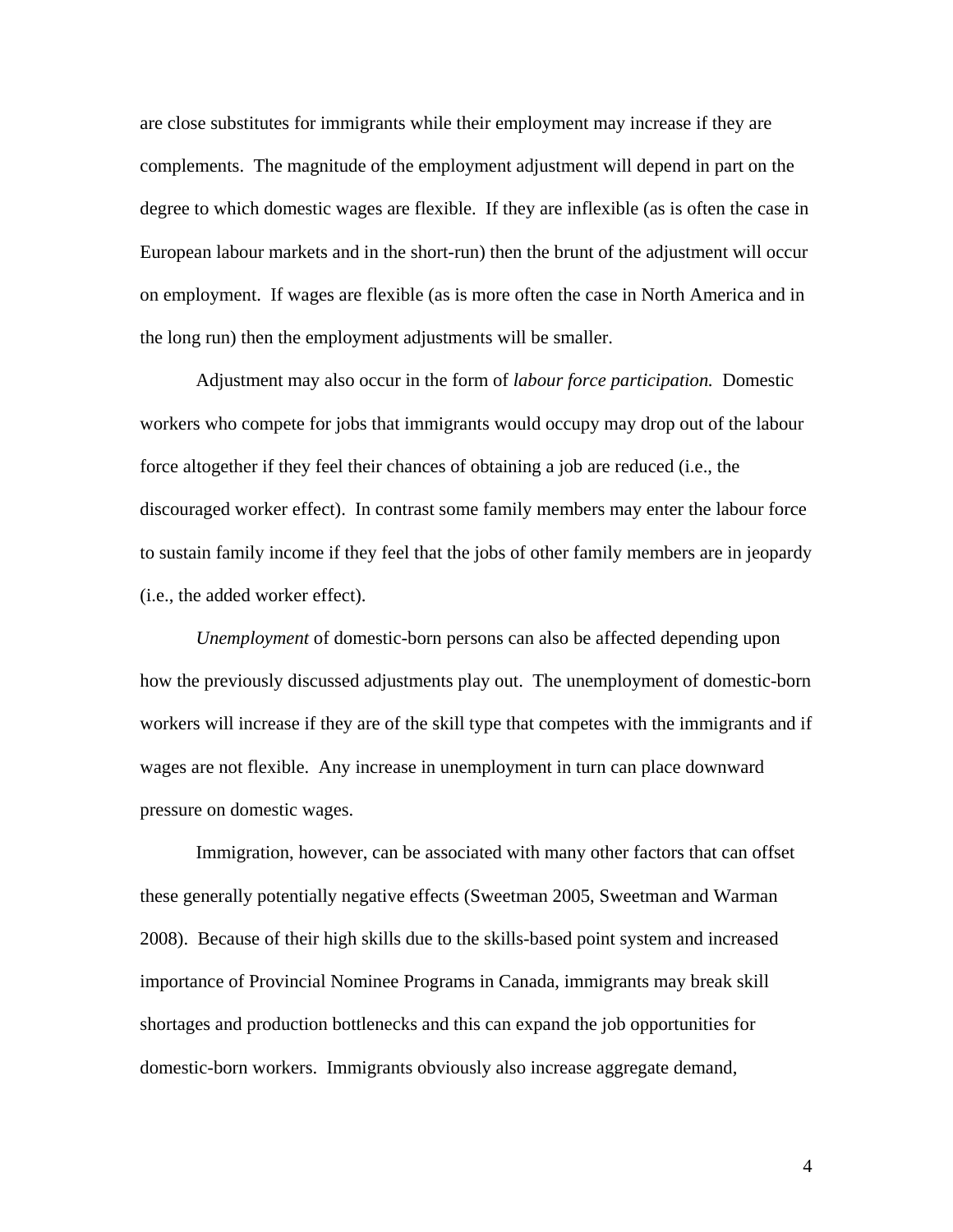especially associated with housing but also with investment. The investment may come from immigrants themselves (especially the business class) as well as increased investment to take advantage of the complementary new immigrants. Over the long term, the impact of immigration on the industrial structure of regions can be substantial. For example, as noted by Richard Florida (2010, p. 58), the ability to attract international talent has "long been a defining characteristic of leading financial centers".

Importing people through immigration to domestically produce goods and services can be a substitute to importing such goods and services from other countries. It can also expand exports to the former source countries because of greater information flows and reduced transactions costs as immigrants are familiar with both their new host country and their former source country. In essence, immigration can foster increased productive economic activity with the former home country (Baker and Benjamin 1997, Globerman 1995, Kuhn and Wooton 1991 and Head and Ries 1998).

These positive effects of immigration can increase profits especially because of the associated demand increases and the increased supply of labour to work with the existing other inputs. The increased supply of labour can be particularly important to the extent that it reduces skill shortages and production bottlenecks. This can also keep down the prices of domestic goods and services, albeit the increase in housing demand can put upward pressure prices in that sector.

Clearly, basic theoretical considerations highlight that immigration can have positive or negative or offsetting effects on domestic labour markets as well as on other dimensions such as aggregate demand, investment and trade. As is so often the case, it is necessary to appeal to the empirical evidence to determine the impact.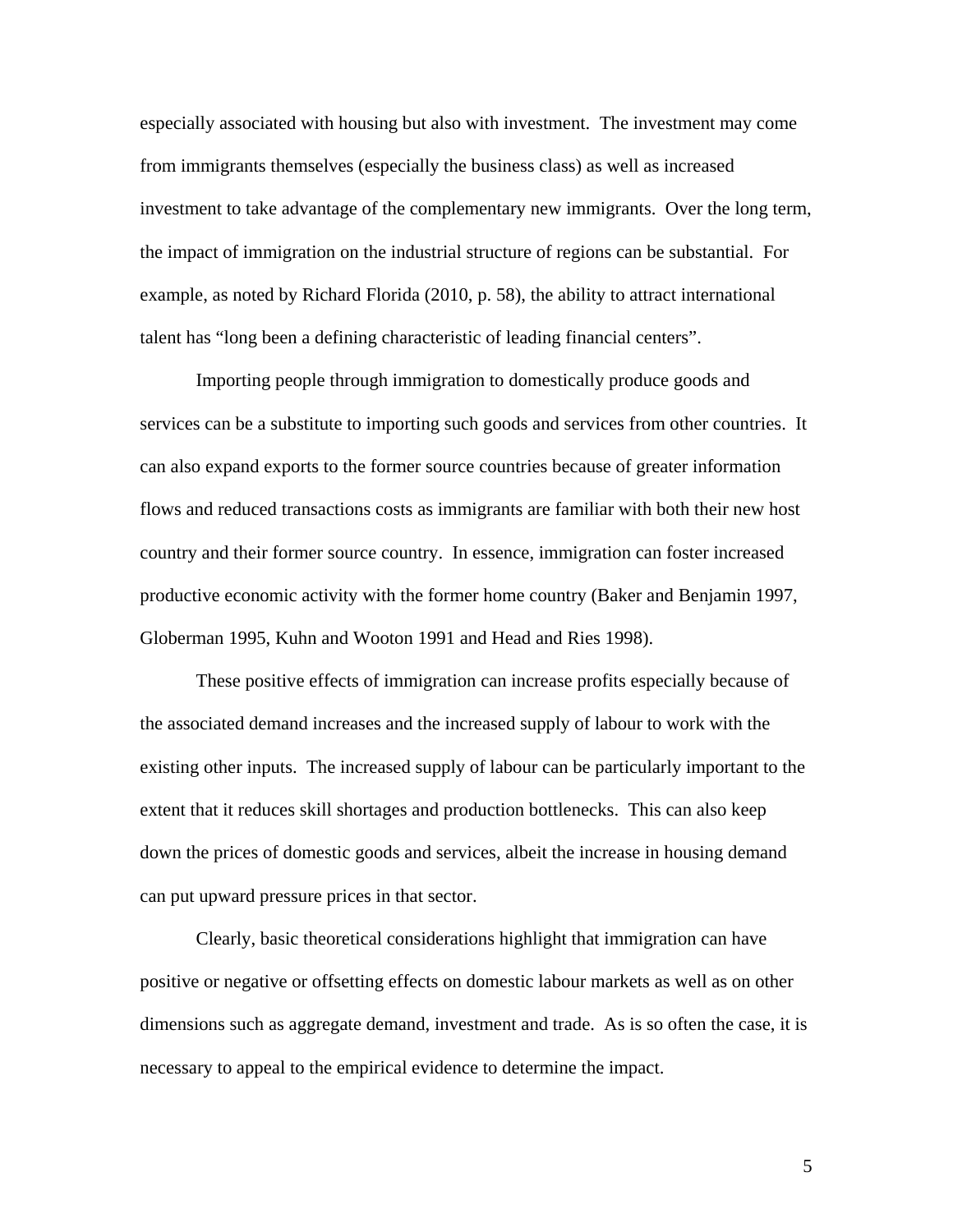The same applies to the expected impact of immigration on government fiscal balances (expenditures including transfers less taxes). At times when the ageing population is expected to impose a heavy fiscal burden through age-related programs like pensions and health care, immigration is often looked upon as a possible way to mitigate that burden. As with the impact of immigration on the domestic labour market, the impact on the fiscal burden is theoretically indeterminate. Immigrants will obviously use government services like education and health care, and they can receive transfers like employment insurance, social assistance and public pensions. But they obviously also pay taxes in various forms. Immigration can also alter the age distribution of the population in a way that yields relatively more taxes and fewer public expenditures.

As well, by adding to the population size, immigration can lower the cost of public services where economies of scale exist. Importantly, immigrants can also contribute to covering or spreading the cost of providing pure public goods the value of which is not diminished by additional users (e.g., national defense). In effect, immigrants contribute to the provision of pure public goods without any offset in their availability to others.

Given these various forces working in different directions, the impact of immigration on government fiscal balances will depend upon whether they will pay into the system more than they will take out. As will be illustrated later when the evidence is discussed, this will depend upon such factors as their age, education and skill level. Again, it is necessary to appeal to the empirical evidence.

 $\sim$  6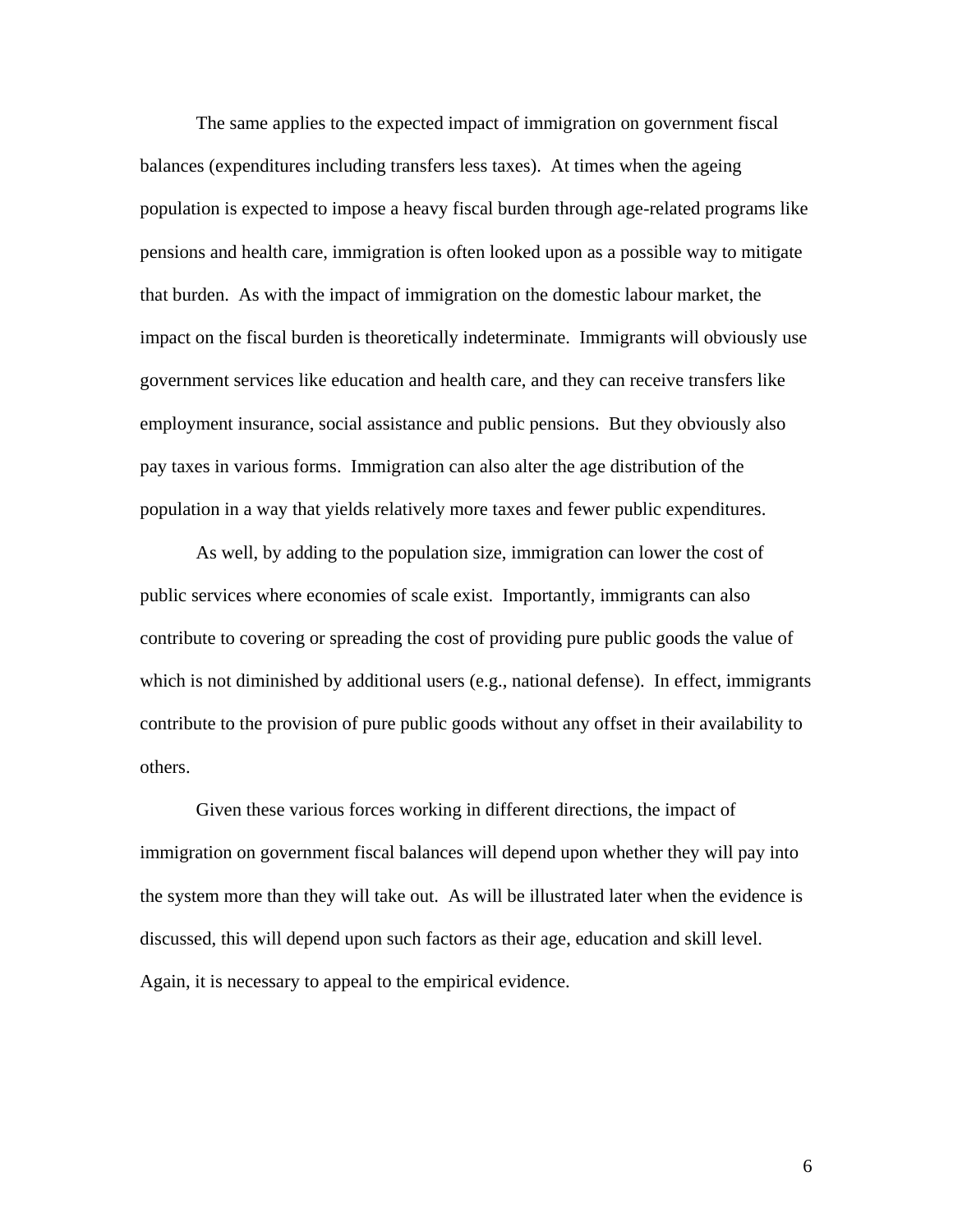#### **EVIDENCE FROM LITERATURE ON IMPACT ON DOMESTIC ECONOMY**

With respect to the impact of immigration on domestic labour markets, the international evidence is mixed although most studies tend to show little or no effect. Estimating the impact of immigration is difficult, however, since immigration is seldom exogenous; that is, immigrants likely come to countries and locations where the economy is growing. As well, immigration may induce an exit of domestic workers if they find their job opportunities are negatively affected by immigrants. Many of the studies in the literature, however, deal with these issues.

The most comprehensive review of the literature involves a meta-analysis of the international literature on the impact of immigration on domestic labour markets (Longhi, Nijkamp and Poot 2008). Their meta-analysis involved 45 studies that provided 1,572 effect sizes: 854 on the impact on wages; 500 on employment; 185 on unemployment; and 33 on labour force participation. Of the 1572 effect sizes 905 were from the U.S., 422 from eight European countries (Austria, France, Germany, Netherlands, Norway, Portugal, Spain and the UK); and 177 from three other countries (Australia, Canada and Israel). The effects from Canada were from three studies: Akbari and Devoretz (1992), Gross (2004) and Aydemir and Borjas (2007). All effects were measured by the common metric of the t-statistic. The impact on domestic workers is considered to be positive if the t-statistic is positive and statistically significant. It is considered to be negative if the t-statistic is negative and statistically significant, and it is inconclusive if the t-statistic is statistically insignificant. Four outcomes are utilized: wages, employment, labour force participation and unemployment. Their t-statistic on the unemployment measure is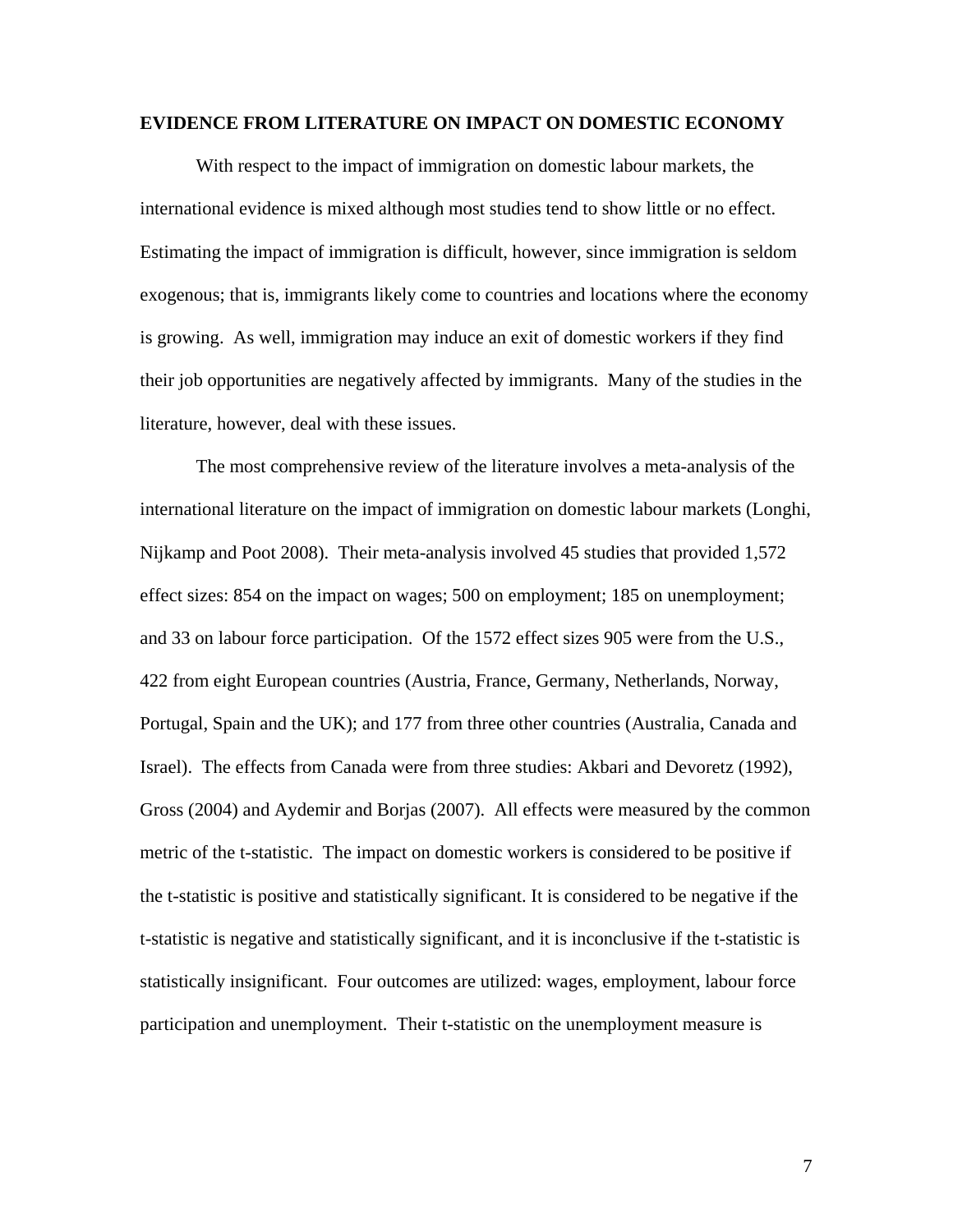reversed so that a positive coefficient is evidence of a positive or desirable effect on domestic-born workers.

Their meta-analysis results give rise to the following generalizations. Most (58%) of the estimates across the four outcomes are statistically insignificant implying *no effect*, about 25% show a statistically significant *negative* impact while about 17% show a statistically significant *positive* impact on domestic workers (p. 10). The biggest difference across the four different outcomes is with respect to unemployment where 82% showed no effect, 12% a negative effect and 6% a positive effect. This suggests that the adjustments that occurred in the other dimensions (e.g., wages and labour force participation) were such that unemployment was largely unaffected. The impacts are smaller in smaller geographic areas and local labour markets which are more open to other mechanisms of adjustment such as trade, internal migration and capital mobility so that domestic-born persons can "escape" potentially harmful effects through outmigration, capital inflows or additional local demand. The negative impacts are larger for previous immigrants who are likely to be substitutes for new immigrants. The negative impacts are smaller for high-skilled domestic-born workers since they are the least likely to be substitutes for immigrants who tend to be low-skilled in most countries. (As indicated subsequently, this is not the case for Canada where immigrants tend to be highly skilled in part because of the point system.) The extent to which the results are different depending upon the quality of the study is mixed. Negative effects tend to be less often found in studies considered to be of high quality because they have the advantage of using pooled data or they are recent studies and hence likely to use better data and methodologies or they are based on "natural experiments" involving exogenous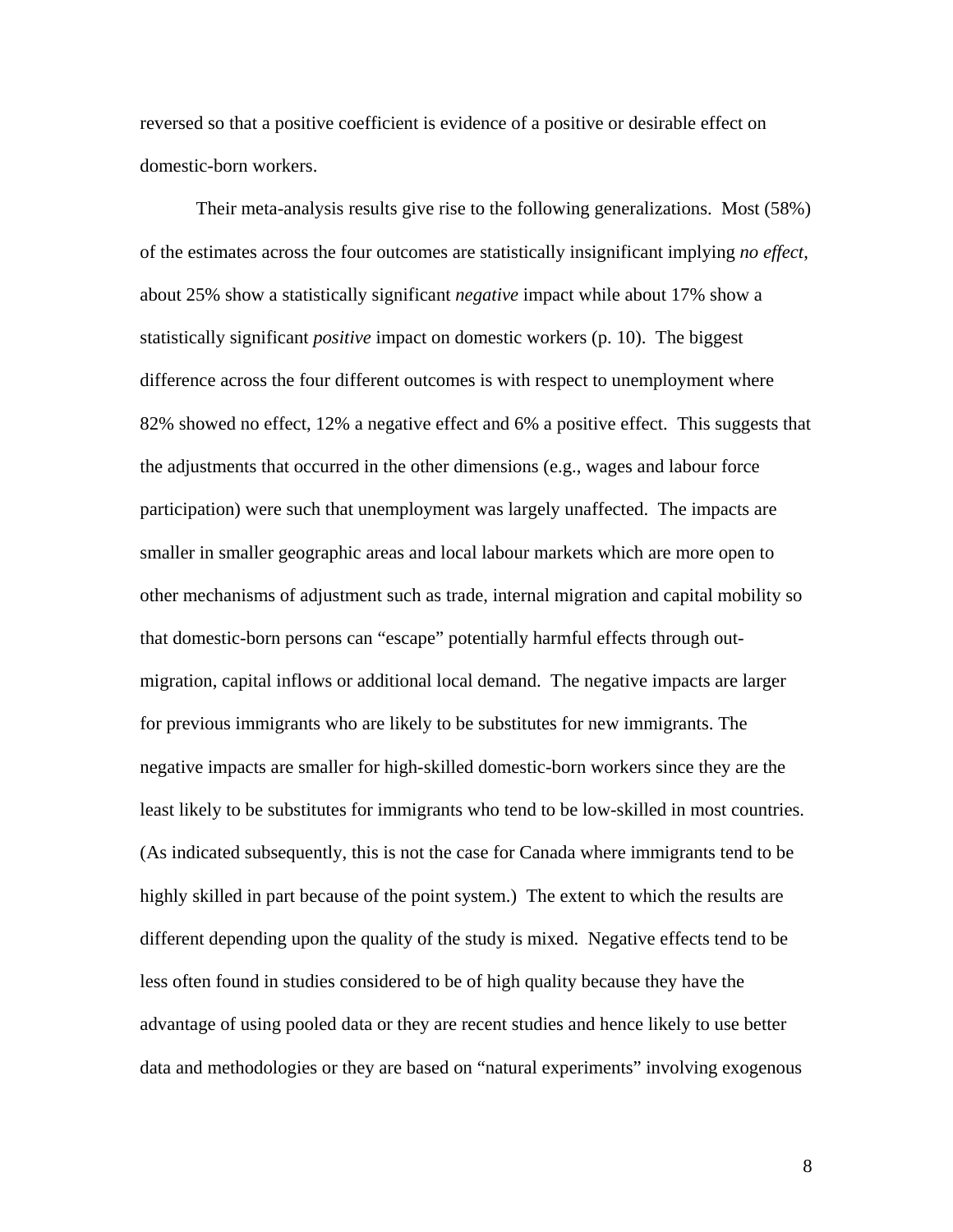increases in immigration or other more rigorous methodologies. However, negative effects are slightly more often found in studies published in journal articles that have the quality control of peer review. They find no evidence that publication bias is important in this literature. Overall, Longhi, Nijkamp and Poot (2008, p. 24) conclude: "The impact of immigration on the labour market of the native born population is quantitatively very small." Specific studies of that literature are discussed in their article and in Dungan, Fang and Gunderson (2010) and in the references in this study.

The limited number of Canadian studies tend to find no negative effect of immigration on the domestic labour market (e.g., Akbari and Devoretz 1992, Grant 1998, Gross 2004, Marr and Siklos 1995 and Tu 2010). An exception is Aydemir and Borjas (2006) who find a negative effect over the period 1971-2001. Interestingly they find that immigration increases wage inequality in the US (because their emphasis on family reunification implies less-skilled immigrants) but reduces it in Canada (because the skillsbased emphasis implies high-skilled immigrants).

A small number of Canadian studies also examine the health status of immigrants and their usage of the health care system compared to Canadians (e.g., Chen et al. 1996, Laroche 2000, McDonald and Kennedy 2004 and Wen et. al. 1996). Those studies generally find that immigrants and non-immigrants are fairly similar in health status (if anything immigrants may be slightly more healthy) and in their use of the health care system. As stated by Laroche (2000 p. 69, 70): "Immigrants' and non-immigrants' health status and use of health care services are, overall, not significantly different… Canada's immigrant population is more or less as healthy as the average native-born Canadian and will use, on average, similar amounts of health services."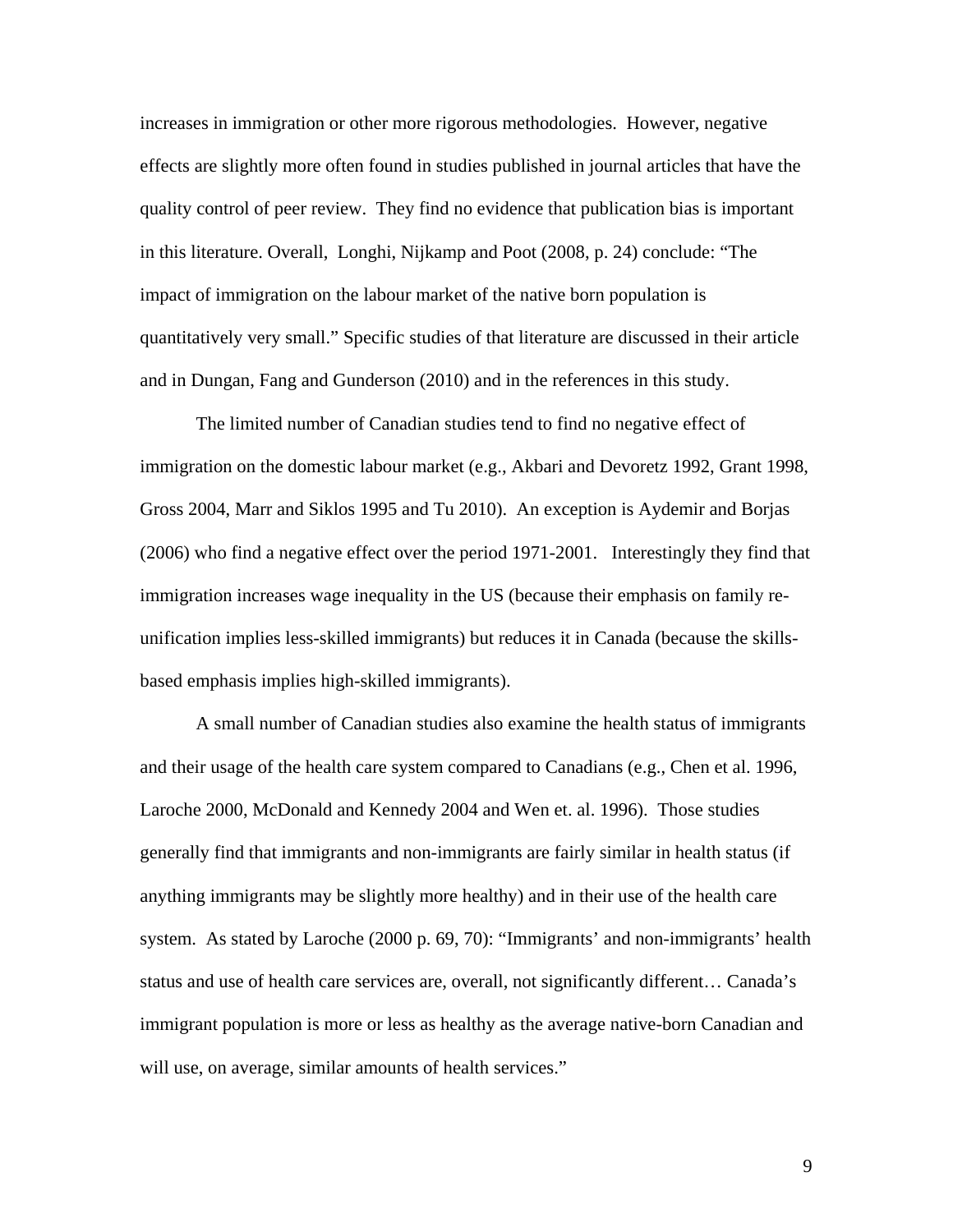With respect to the receipt of transfer payments from such sources as unemployment insurance, welfare and housing subsidies, the Canadian evidence generally suggests that immigrants tend to access them less than, or at least no more than, persons born in Canada.<sup>3</sup> The evidence is mixed as to whether immigrants assimilate into using them more the longer they remain in Canada and whether more recent cohorts of immigrants tend to access such programs more often, although the more recent and comprehensive evidence suggests that these latter two effects do not occur. Not surprisingly, accessing of transfer programs by immigrants is higher for the less skilled and it varies by immigrant class in descending order from high to low usage being refugees, family class, assisted relatives, skilled workers and business class. Some recent evidence also suggests that immigrants disproportionately access programs that provide financial assistance to families with children given the prevalence of children and lower income among immigrants.

Immigrants not only access transfer payments and public services but they also contribute to taxes and they share in the cost of public goods while, by definition, not reducing their availability to others. As such, their impact on net fiscal balances (expenditures minus taxes) is ultimately an empirical proposition. The evidence for a wide range of countries is reviewed in Dungan, Fang and Gunderson (2010). Illustrative studies are discussed below.

Based on the methodology of inter-generational accounting, Collardo and Iturbe-Ormaetxe (2004) find that increased immigration would substantially improve the government fiscal balance in Spain, while more modest positive effects are found for Germany in Bonin et al. (2000). These positive effects for those countries largely reflect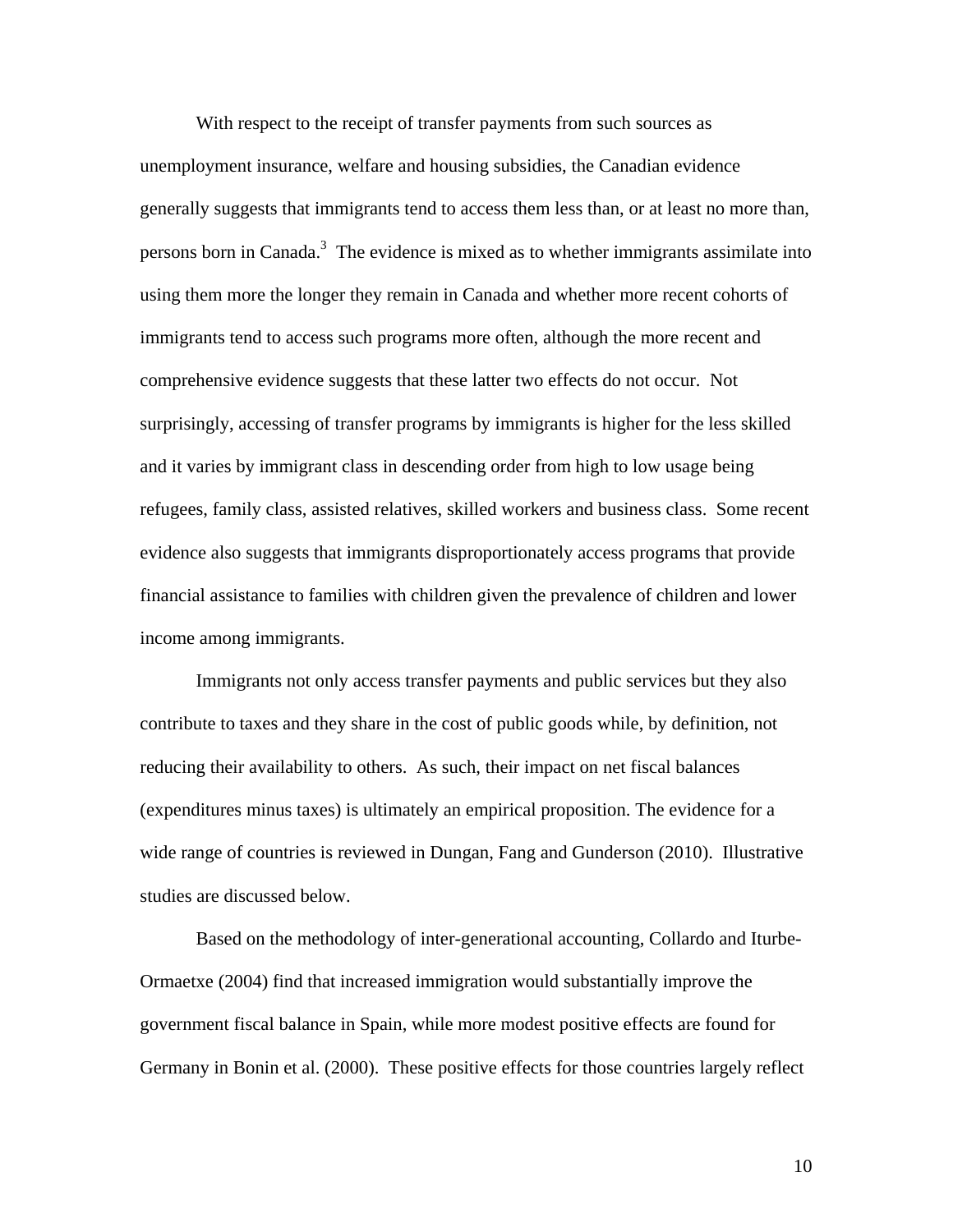their large portions of older persons who are associated with substantial pension and health care expenditures, and the smaller portions that are in the tax paying years of their life-cycle. Immigrants, in contrast, are more often in their tax paying years.

For New Zealand, Slack, Wu and Nana (2007) also estimate a positive net fiscal impact from immigration, with that positive impact trending upwards over time and increasing with the duration of residence of immigrants, in part because they move to higher paying occupations and therefore pay higher taxes and draw less on unemployment insurance or other transfers. Based on a Computable General Equilibrium model, the New Zealand Department of Labour (2009) also finds a net positive impact. The model also found other positive effects: reduced production costs; increased competitiveness that boosts exports; increased investment and consumer spending; and increased GDP and GDP per capita.

Kirdar (2010) estimates the net fiscal impact of immigrants to Germany when return migration is an endogenous choice and when account is taken of the select characteristics of return migrants. He finds large positive net fiscal impacts suggesting that other studies, none of which account for such return migration and its selection bias, substantially underestimate the positive net effects of immigrants on the net fiscal balance. This is so because return migrants contribute to the system when in Germany but do not receive substantial transfers associated with the pension system because they leave. Furthermore, return migrants are a select group in terms of having otherwise high unemployment rates whereby they would draw from the unemployment insurance system. Whether these generalizations for Germany, which has high return migration, would apply to other countries is an open and interesting question. They do suggest,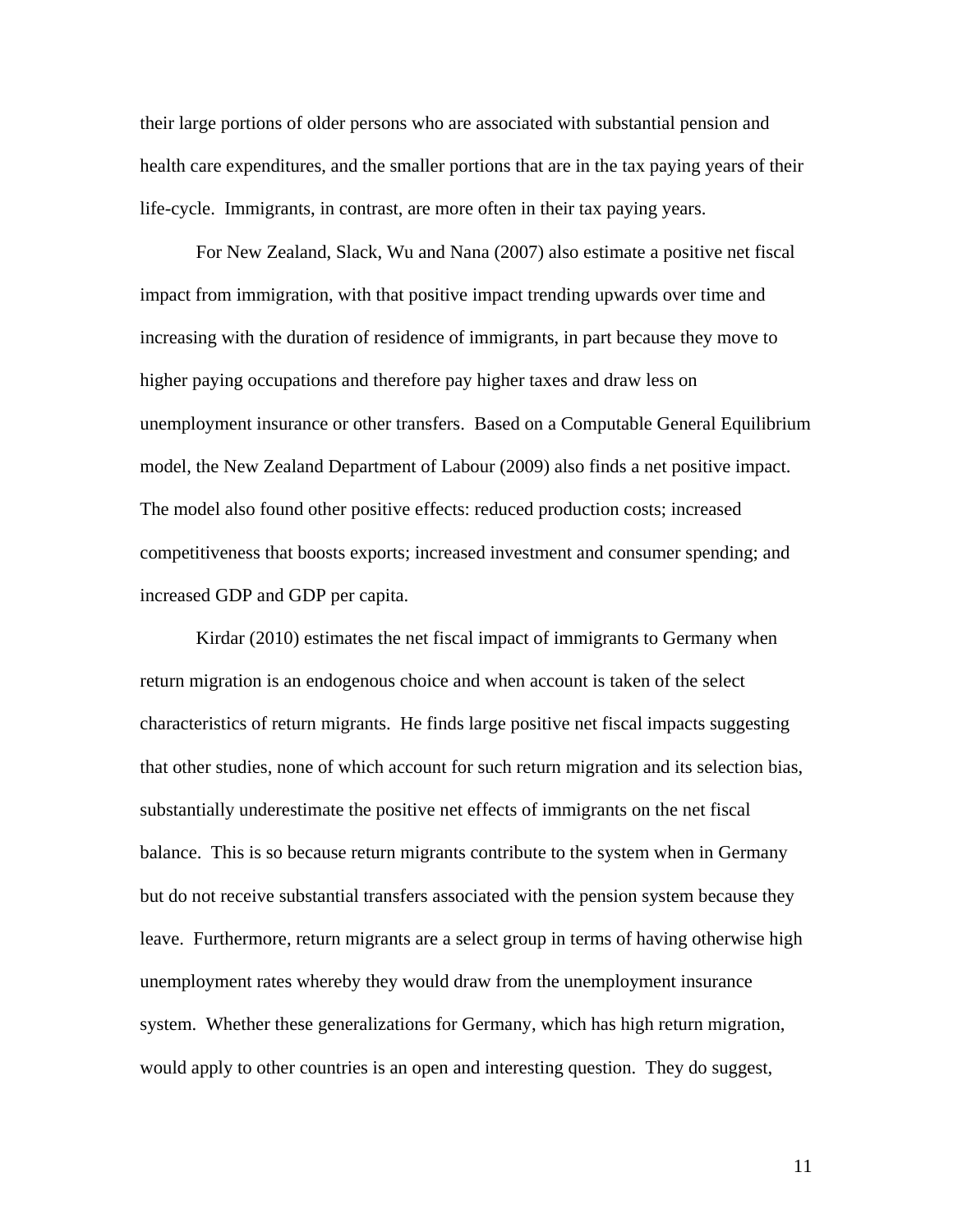however, that the common practice of not accounting for return migration can underestimate the positive contribution of immigrants to the net fiscal balance.

For the U.S., Lee and Miller (2000), Smith and Edmonston (1996) and Storesletten (2000) also generally find positive effects on government balances with the effects greatest for immigrants who are young or middle-aged and higher skilled. Based on an inter-generational accounting methodology, Auerbach and Oreopoulos (2000) find the net effects of immigration for the U.S. fiscal balance to be fairly small, although it would improve that balance if there was a shift to more educated and skilled immigrants.

Based on Canadian data and a life-cycle model, Akbari (1989a, 1989b 1991, 1995) also finds that immigrants are generally associated with positively contributing to the net fiscal balance in Canada, and this applies to immigrants from third-world countries as well. Because they often enter in the tax-paying years of their life-cycle, immigration has often been touted as a potential source of funds to help pay for the looming future expenditures associated with pay-as-you-go systems like public pensions and health care – expenditures that will increase dramatically because of the ageing population. The Canadian evidence, however, suggests that immigration in any feasible amounts will not change the age structure of the Canadian population sufficiently to substantially mitigate such expenditures (e.g., Guillimette and Robson 2006, Sweetman and Warman (2008, p. 28).

#### **THE FOCUS MACROECONOMETRIC MODEL**

In their comprehensive meta-analysis Longhi, Nijkamp and Poot (2008, p. 1) state: "Economic theory alone cannot give a decisive answer about the expected impact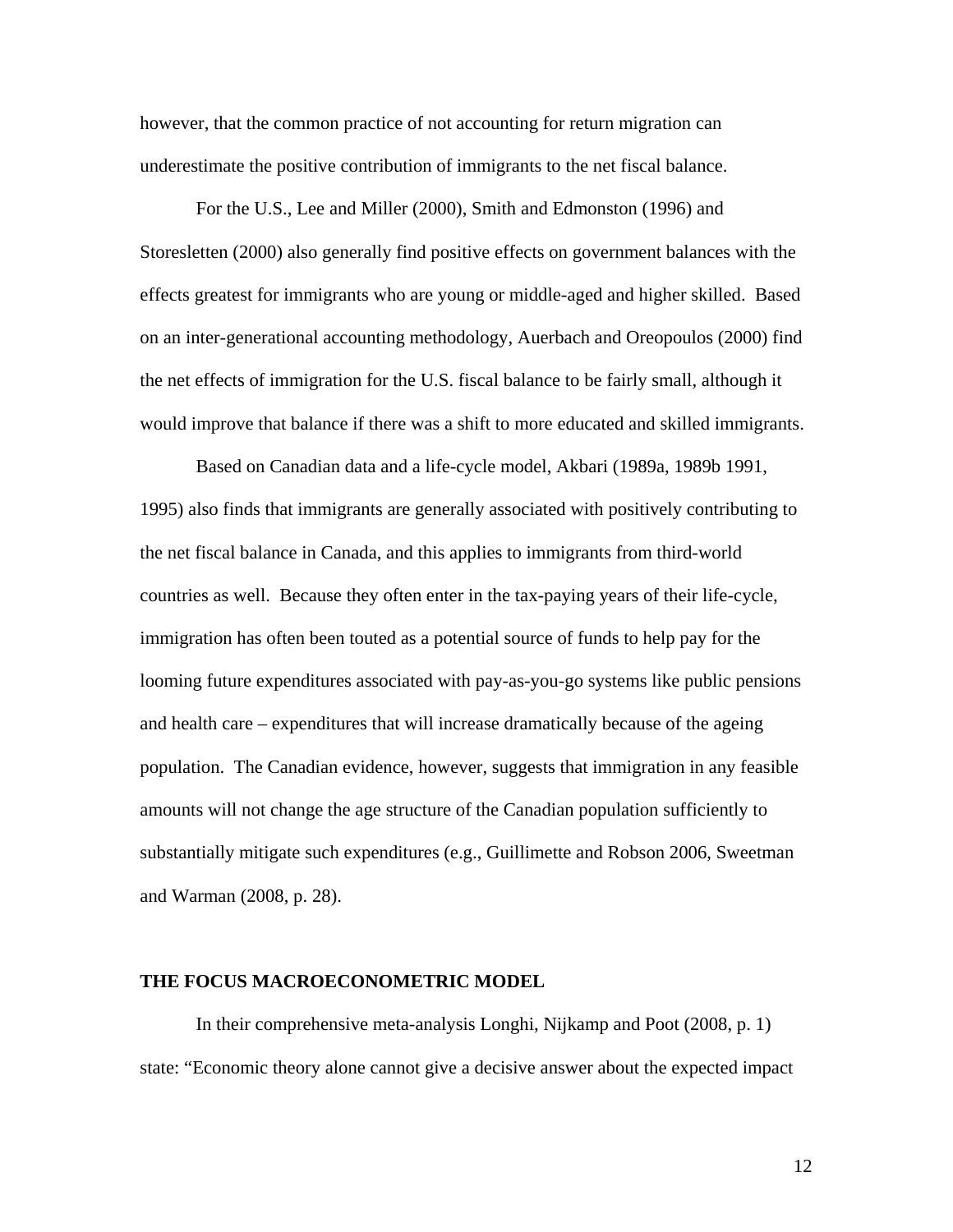of immigration on the labour market. Careful empirical research is needed because an influx of migrants triggers a range of responses from local employers, housing and other markets, native-born and earlier-immigrant households, investors, the public sector, etc." At the end of their analysis, they further conclude (p. 25): "The present paper [their metaanalysis of the literature] has said nothing about the speed of adjustment of the labour market. The long-run impact, that also involves a change in the level of new investment, is likely to be quite different from the impact in the short-run. The effect of immigration on gross fixed capital formation is presently still an under-researched topic… Furthermore, we have also not considered the literature on the impact of immigration on prices… In addition it would be particularly fruitful for future research to shift attention to dynamic aspects of the labour market … Such study of the ways in which the 'churning' in the labour market and the productivity of firms are influenced by changes in immigration levels offers much promise for new primary research."

The purpose of the remainder of this paper is to follow the spirit of those suggestions by providing evidence of the impact of immigration on the Canadian economy. The main outcomes of interest include: real GDP and real GDP per capita; unemployment; aggregate demand (especially for housing); investment; productivity; and government expenditures, taxes and net government balances.

Our analysis is based on simulations with the FOCUS (Forecasting and User Simulation) model of the Canadian economy (Version FOC09A). $4$  FOCUS is a mediumsize model of the Canadian macroeconomy developed and maintained at the Policy and Economic Program within the Rotman School of Management at the University of Toronto. The model has been developed in the tradition of the Keynesian-Classical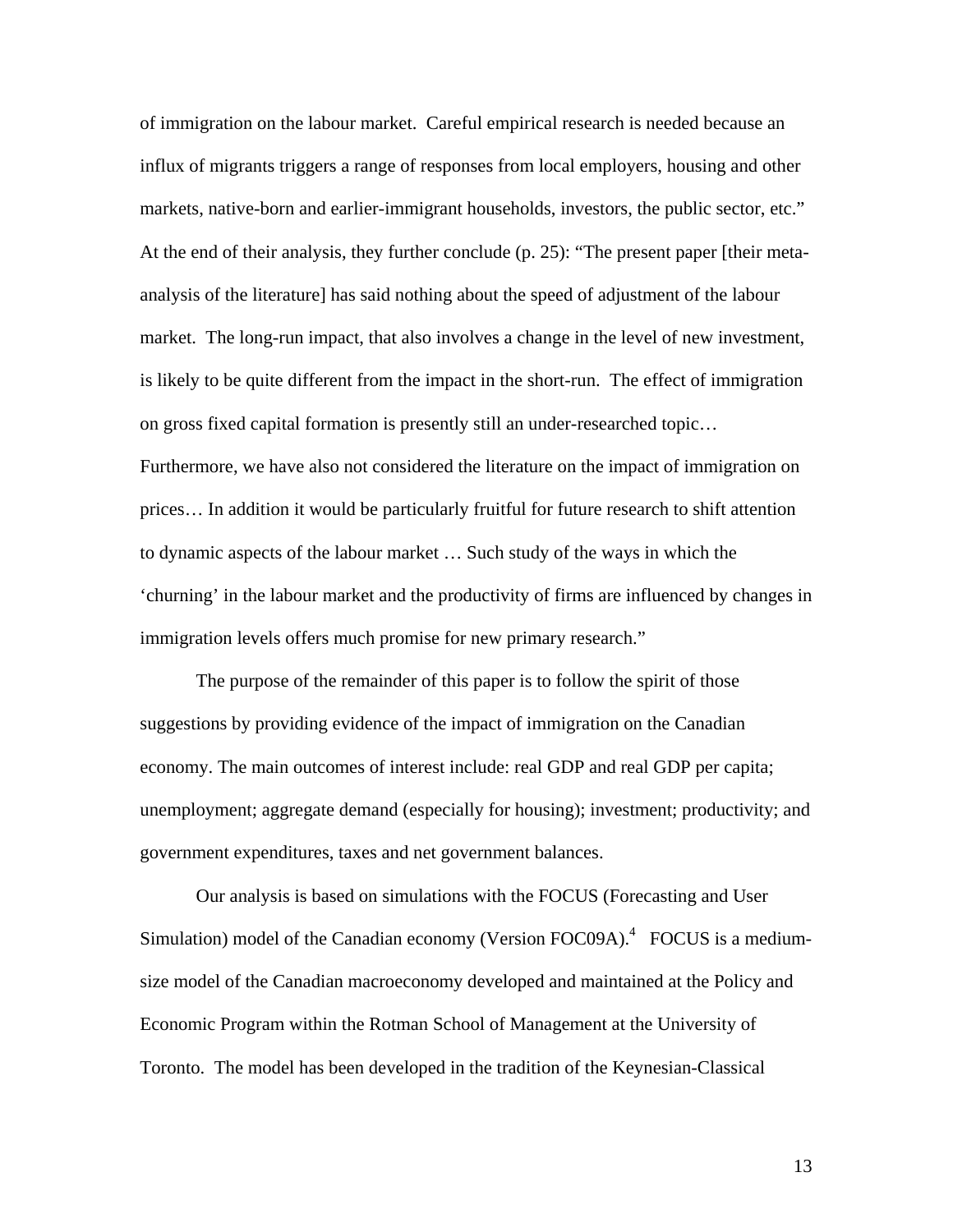synthesis; that is, markets (especially the labour market) can fail to clear for extended periods of time and most expectations are not fully "rational" in the sense of being formed with full knowledge of the model and of the present and future values of all exogenous variables. There are, however, some mechanisms in the FOCUS model for explicitly recognizing expectations and for permitting them to change relatively quickly in light of changes in, for example, the money supply or the exchange rate. While it has its own special properties, FOCUS can be viewed as representative of the class of multiequation macro models often used to conduct macro policy analysis.

By current standards, FOCUS is of medium size, comprising over 700 variables, of which over 300 are determined within the model. Included are all the major macroeconomic variables of general interest, such as GDP and national income and their components, wages and prices, employment and unemployment, interest rates, international trade and capital flows, and the exchange rate. FOCUS has been especially designed for policy analysis and strategic analysis of long term developments. To this end it has been made congruent with current economic theory, and many policy levers and options have been built into the model's structure. For example, a user can specify one of a number of `targets' for monetary policy. FOCUS is a national model – there is no disaggregation by region or province within Canada, and the provincial and local government sectors are modeled in aggregate. The model only distinguishes the government and the aggregate private sectors – there is no disaggregation by industry. This has the benefit of keeping the model's size manageable and its properties comprehensible, but it does mean that we have been unable to determine immigration impacts on an industry-by-industry basis.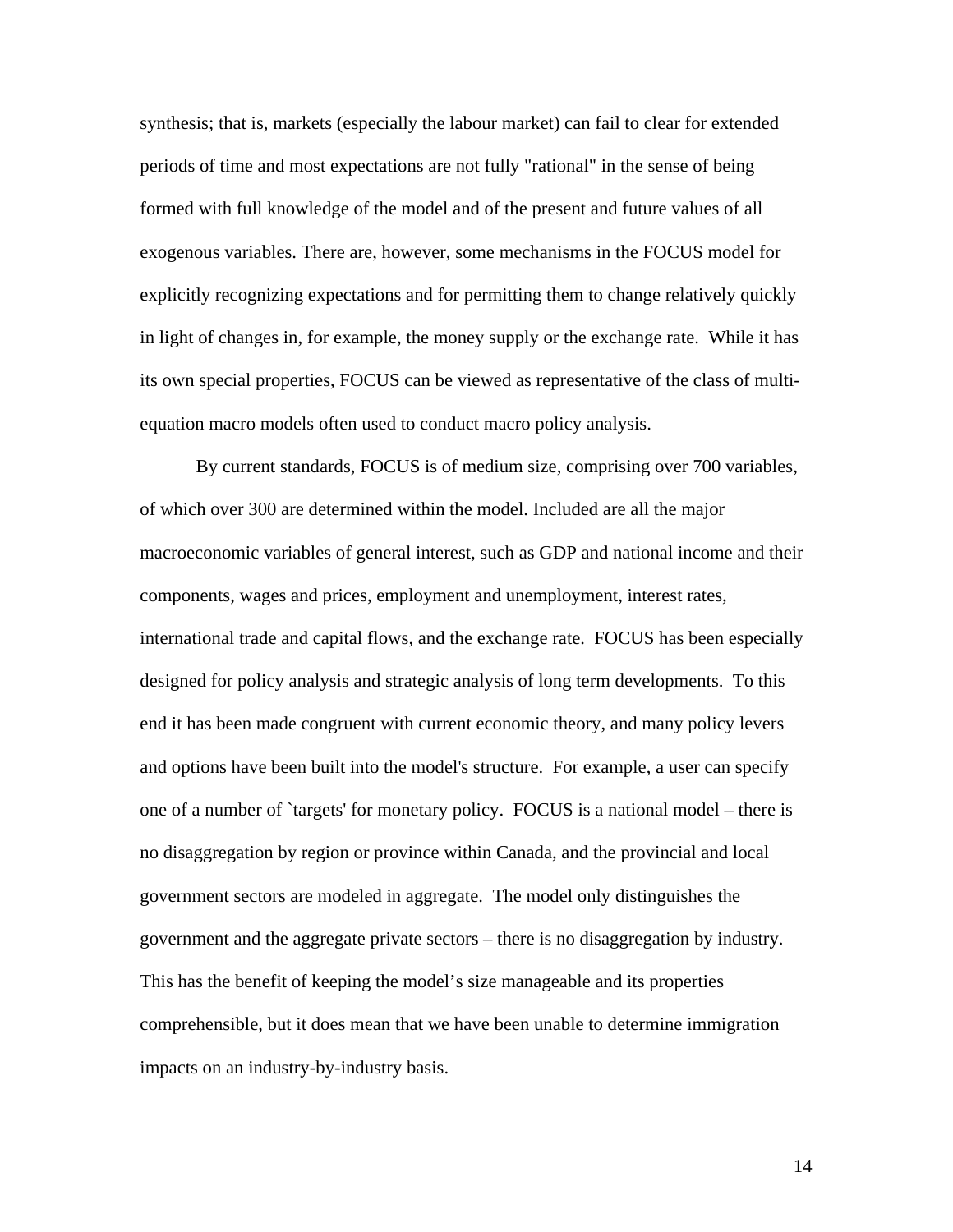The FOCUS model has been used to develop both short-term and long-term forecasts for the Canadian economy since the early 1980s. It has also been used to analyse the impact of a wide range of policy innovations or other shocks to the Canadian economy – including federal government budgets, workers' compensation and other payroll taxes; the stabilization impacts of unemployment insurance, minimum wage changes; public pension reforms; harmonizing sales taxes; free trade agreements and alternative productivity growth paths.

To our knowledge, there have been no attempts in the last two decades to use a macro-econometric model to study the impact of immigration in Canada. Earlier macro models had been used to simulate the impact of immigration on unemployment, but they have generally been considered inadequate because they focused on the supply influx of labour without considering the associated demand increases (discussed in Swan 1991).

The technical issues, assumptions and related adjustments used to obtain the simulations are discussed in more detail in Dungan, Fang and Gunderson (2010). These required obtaining additional information related to the immigrants in such areas as: their labour force participation; the full-employment unemployment rate; expenditures on government services and infrastructure; government transfer expenditures at the federal, provincial and local levels; remittances and funds brought by immigrants; and the wages of immigrants relative to Canadian-born workers.

We model the impact of an increase of 100,000 *additional* immigrants per year above base-case levels, with the same increase occurring in each of the years 2012 through 2021. This figure is consistent with having total annual immigration equal to about one percent of the Canadian population (i.e., recent immigration of approximately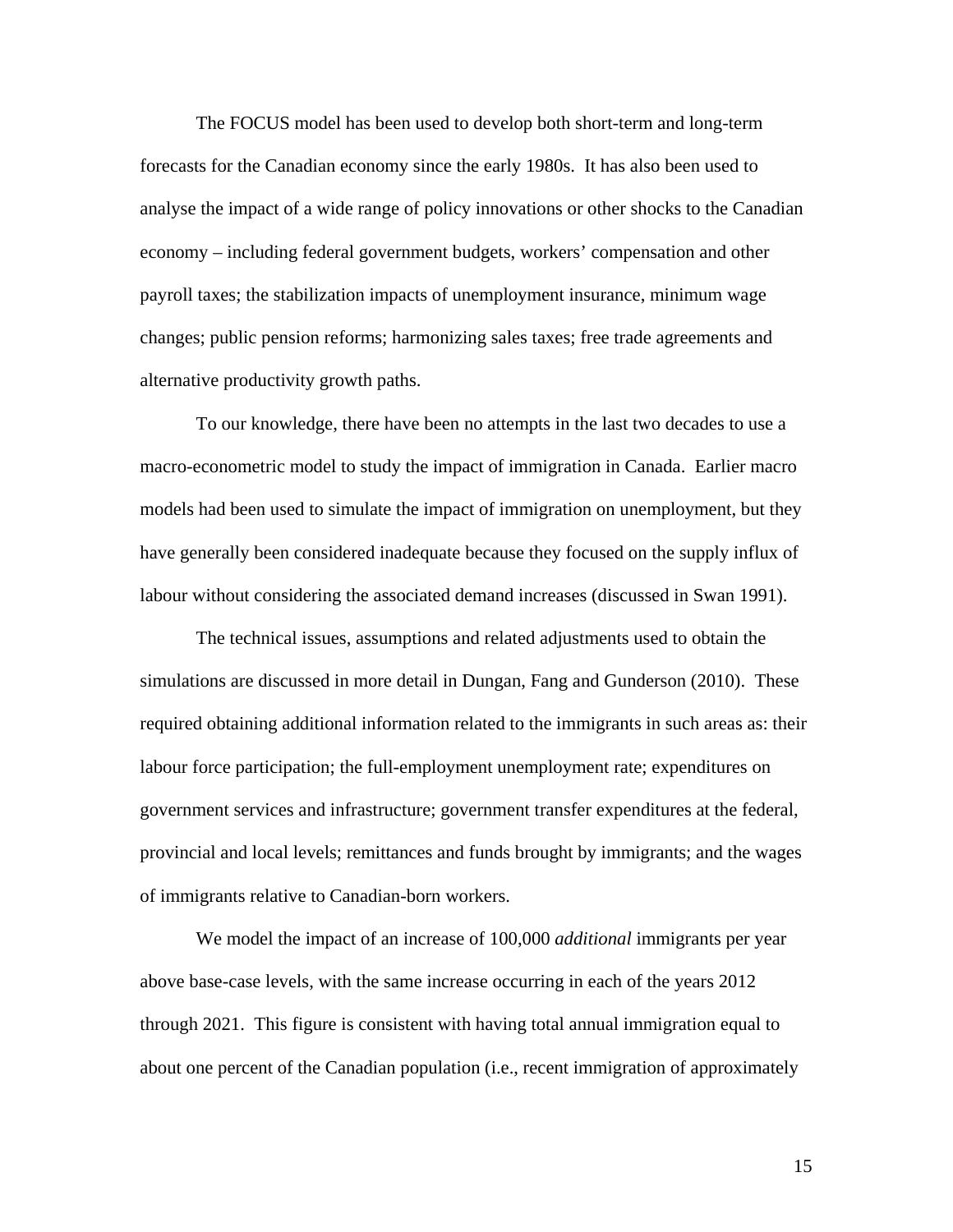250,000 per year plus an additional 100,000 equals 350,000 or around 1% of the population). That figure has been mentioned as a long-term goal for Canada by the former Citizenship and Immigration Minister Elinor Kaplan and more recently re-iterated by the former Official Opposition Critic for Youth, Citizenship and Immigration, Justin Trudeau. The figure of 100,000 additional immigrants has also been used by Beach, Green and Worswick (2011) in their policy simulations.

 Since the model tends to behave linearly at least within the range of reasonable size "shocks", then other impacts can be predicted in a straightforward fashion. For example, the impact of an alternative simulation involving only 50,000 additional immigrants each year would be approximately half of that of the additional 100,000 simulation, and an increase of 200,000 additional immigrants would be approximately double that of the additional 100,000 immigrants. While the results could be considered 'linear' for changes within these ranges, any larger changes in immigration in either direction would likely require further research into important additional effects – for example, the absorptive capacity of the economy for a large increase, or the impact of key labour-shortage bottlenecks for significant decreases in immigration from current levels.

 The 100,000 per year are distributed by gender and individual ages using the average distribution of immigrants for the last three years available to us (that is, for the population periods covering July 1-June 30 for 2006-7, 2007-8 and 2008-9). The assumed additional immigrants are 'aged' each year, with the changes in total population, and in the source populations by gender and age that enter the FOCUS model all calculated in an external spreadsheet.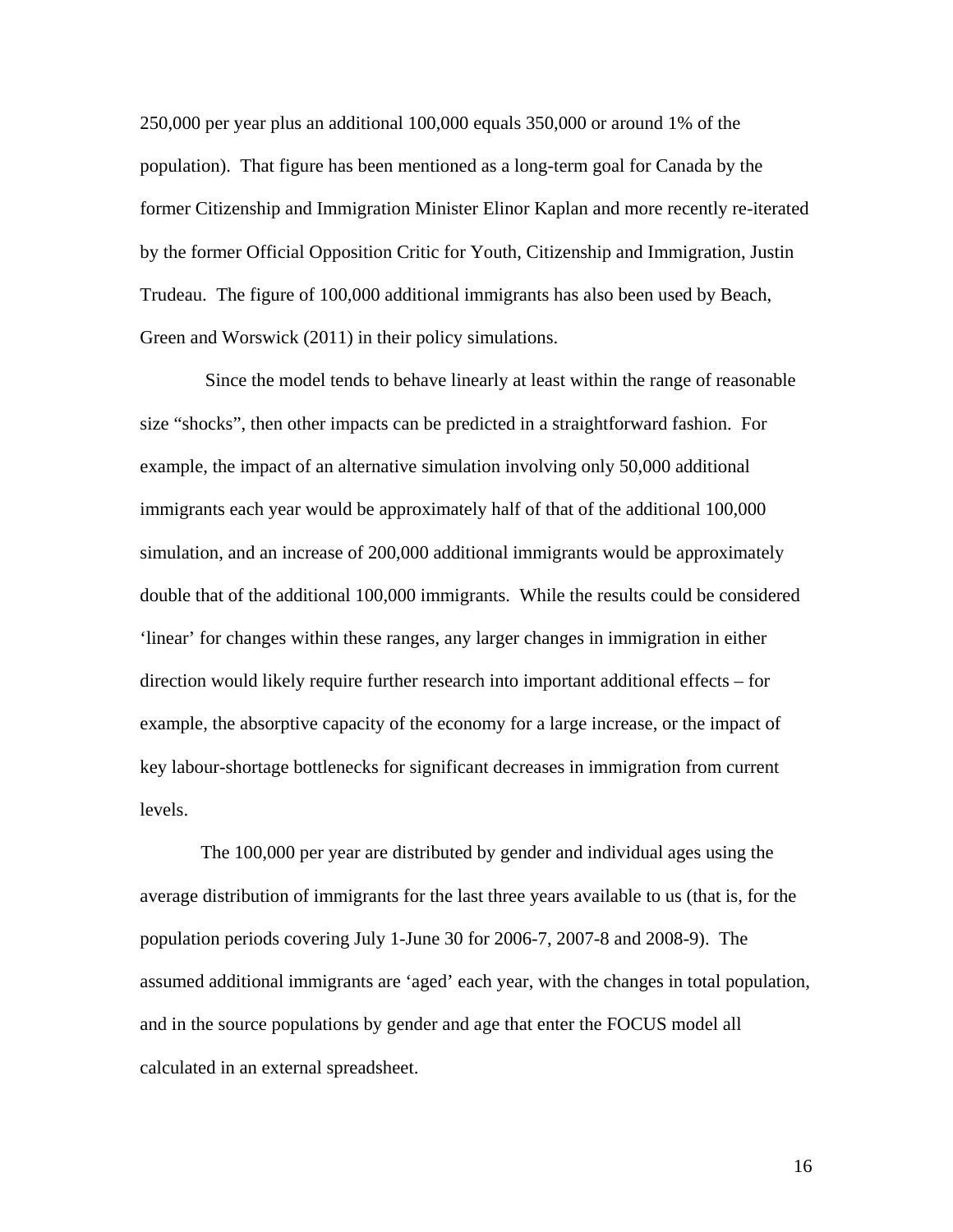#### **SIMULATION RESULTS**

The results from the simulation are divided according to the following categories: economic growth and per capita income; labour market variables; financial variables; and fiscal impacts. Table 1 gives the results based on the realistic assumption that the ratio of immigrant/domestic wages reflects the ratio of their productivity reflecting the lower utilization of immigrant skills; Table 2 assumes (ideally) that new immigrants are paid and have the same marginal product as domestic or 'base-case' workers.

#### *Economic Growth and Per Capita Income*

As indicated in Table 1, real GDP increases by 2.3% by 2021, the end of the 10 year simulation period, but population increases by 2.6% because of the additional one million immigrants over the period, so that real GDP *per capita* falls slightly. This occurs largely because of assumptions we have incorporated (that are relaxed in the simulations of Table 2) reflecting the fact that immigrants are initially paid below the level of the domestic or 'base-case' workforce and recent cohorts only slowly assimilate into the labour market (based on evidence from the literature).

On a year-by-year basis, real per capita income first rises slightly above the basecase, then falls below it and then, by the last year, is still below the base-case but less so than in the middle years of the simulation. This rather complex pattern is the result of several processes. First, the initial surge in aggregate demand brought by new immigrants causes a temporary increase in productivity as the model's econometric employment equation shows a clear lag the in the response of employment to an increase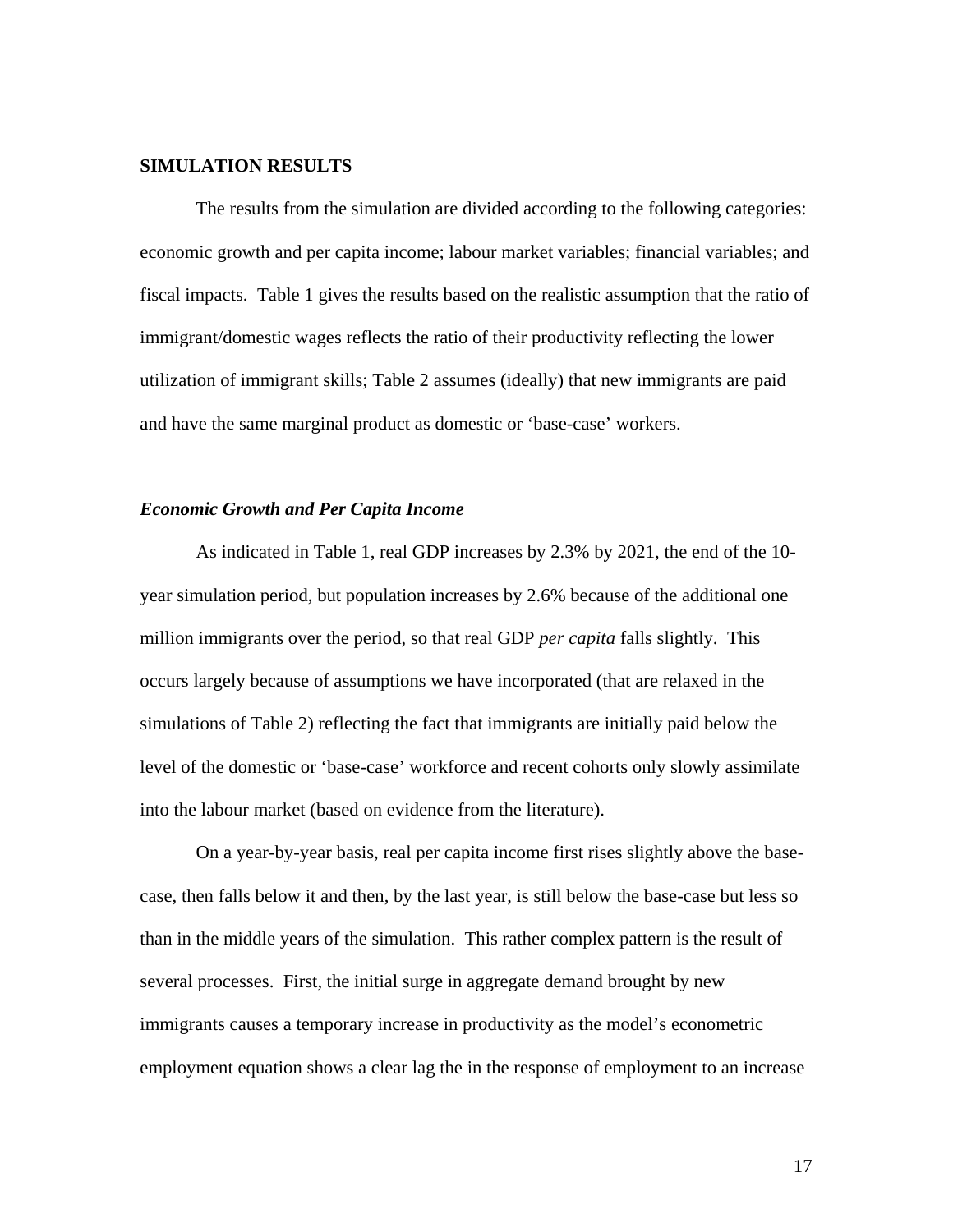in production. That is, for a year or two after a demand surge, all else equal, some new labour is hired, but the existing work force also works more intensively, yielding a temporary increase in productivity (and therefore in GDP per capita). As this process fades (that is, employment catches up with output) then our assumed lower level of productivity for new immigrants takes full effect (and the number of new immigrants relative to the base case population is growing) so that a loss of average productivity and real GDP per capita is evident. However, at the same time there is an underlying build up of the capital stock that is occurring, and a shift in the components of demand, both of which increase the productivity of the domestic or base-case work force and of the new immigrant workforce. (It is impossible to say how much of this improvement goes to each group). By the tenth year of the simulation, real GDP per capita is still below base, but *less* below base than would be true if only the lower productivity level of new immigrants was all that was happening. (If we assume that none of the additional productivity improvement accrues to the new immigrant work force, then we can calculate that by 2021 GDP for the base-case population increases by \$6.5 billion (2002 dollars) or that real per capita income of the base-case population has increased by 0.37% -- a far-from-negligible increase and considerable benefit to the existing population when the positive impacts on government balances discussed below are also added in.)

With respect to the components of GDP, the impact on personal consumption is slightly lower than that on overall GDP. The same is true for government current and capital expenditures, which we have assumed do not increase at the same per capita rate for additional immigrants as the overall per capita government expenditure in the economy in the base case. There is a pronounced surge in aggregate demand mainly in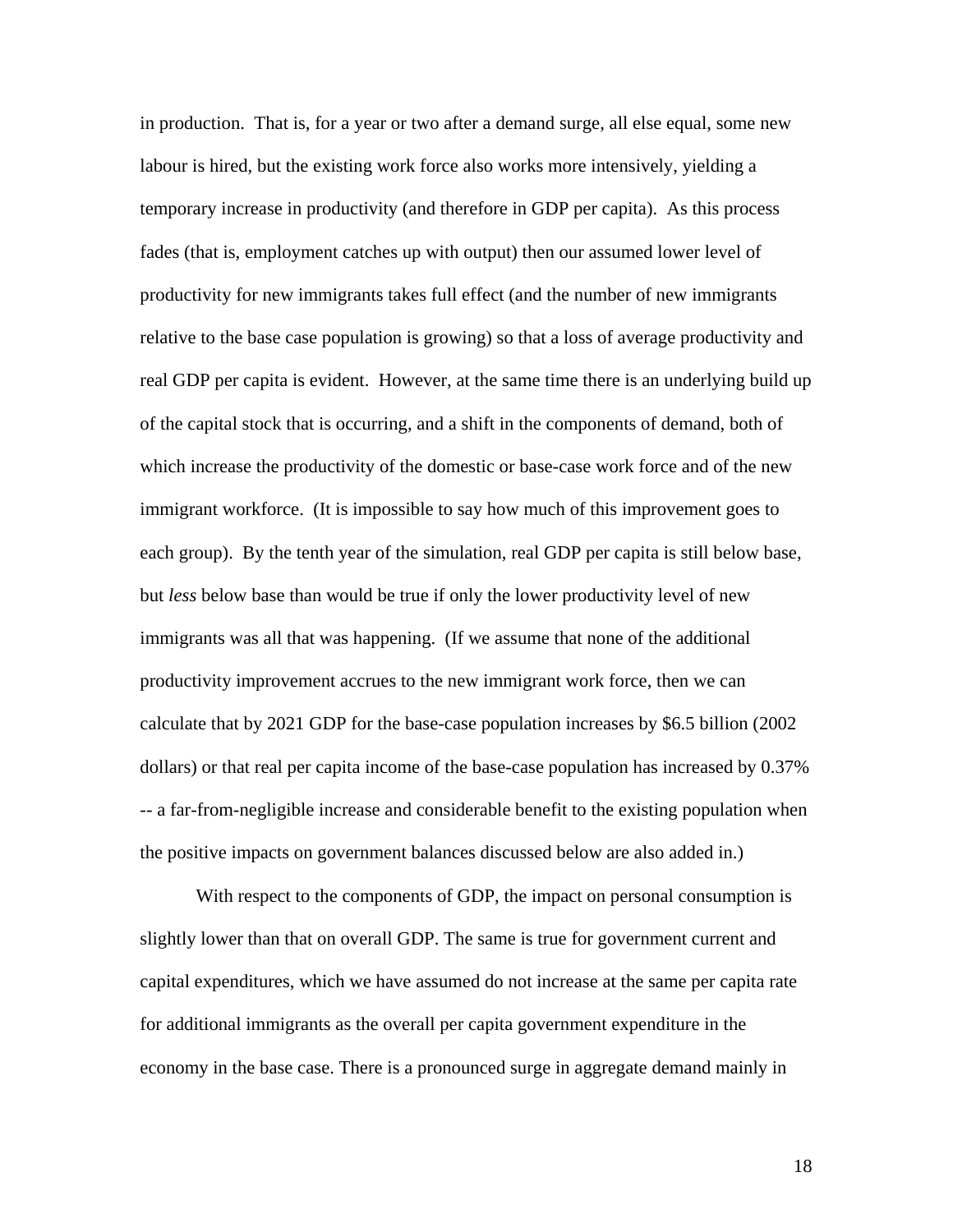housing, and, perhaps surprisingly, in non-residential and machinery-and-equipment investment. These last two are stimulated by the overall growth in the economy and by a positive impact on corporate profits, which tend to expand in advance of the overall economy. The economy generates additional new capital for the immigrants to work with by an almost automatic process, while of course the stimulus to provide additional housing is an important addition to aggregate demand. It is also the case in the Canadian economy that workers in the investment sector -- both residential and nonresidential - are somewhat more productive, on average, than those in the consumer sector; therefore the shift to investment production that occurs because of additional immigration adds to overall economy wide productivity.

#### *Labour Market Variables*

Unemployment is not affected, reflecting the fact that immigrants increase aggregate demand for goods and services (especially housing) and this roughly offsets any increase in unemployment as they enter the labour market and search for employment. The initial increase in aggregate demand comes mainly from housing and consumption. In later years it also comes from an increase in non-residential and machinery-and-equipment investment, stimulated by various factors: the overall growth in the economy; the generation of new capital to work with the new immigrants; and the positive impact on corporate profits, which tend to expand in advance of the overall economy. Unfortunately it is not possible in the model to separate the impact on the unemployment of immigrants and non-immigrants.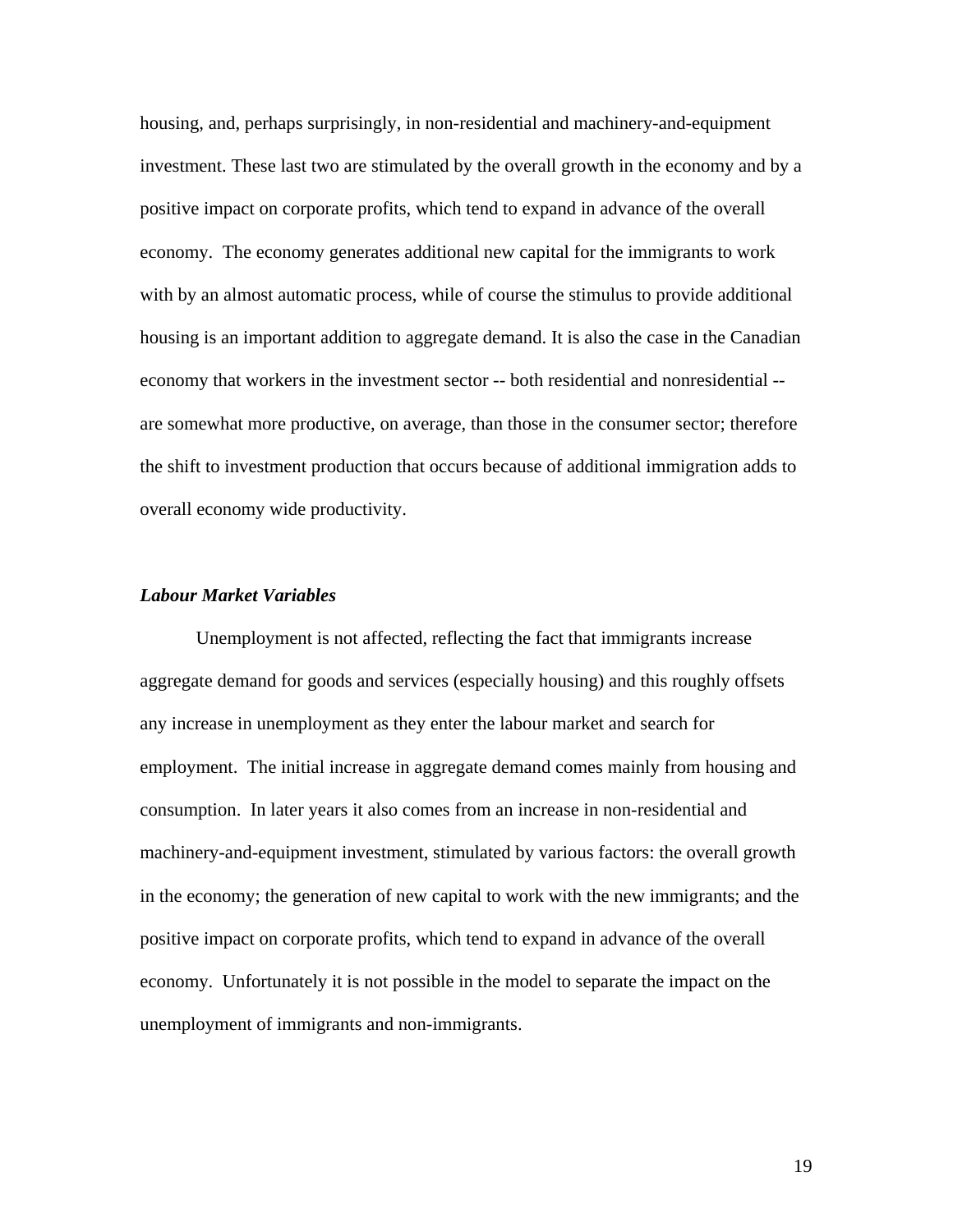Productivity for both domestic workers and new immigrants is increased because of the increase in investment relative to consumption and the fact that the average workers in the investment sector (residential and nonresidential) are somewhat more productive than those in the consumer sector. This effect partly, but only partly, offsets the assumed lower productivity of new immigrant workers as they are not placed on jobs commensurate with their skills.

#### *Financial Variables*

The Bank of Canada is assumed to respond to the immigration increase by maintaining (approximately) the base-case inflation path (which is set to the Bank's 2% inflation target). At the same time, however, the Bank must increase monetary aggregates, because the underlying potential growth path of the economy is increased by the additional immigration.

In the resulting simulation, the CPI inflation rate stays very close to base, falling slightly below it in the first two years of the simulation and rising very slightly above it in subsequent years. (Note that the lower earnings of new immigrants do not translate into potentially lower inflation in this scenario we have also assumed that these lower earnings reflect lower productivity reflecting the underutilization of their substantial skills – that is, unit labour costs do not change.) To obtain this inflation path, the Bank must adjust short-term interest rates – first slightly below base and then to a maximum of 30 basis points above base. Despite slightly higher interest rates, the opportunities for new investment in machinery and in new non-residential structures are such that these still increase considerably, as noted above.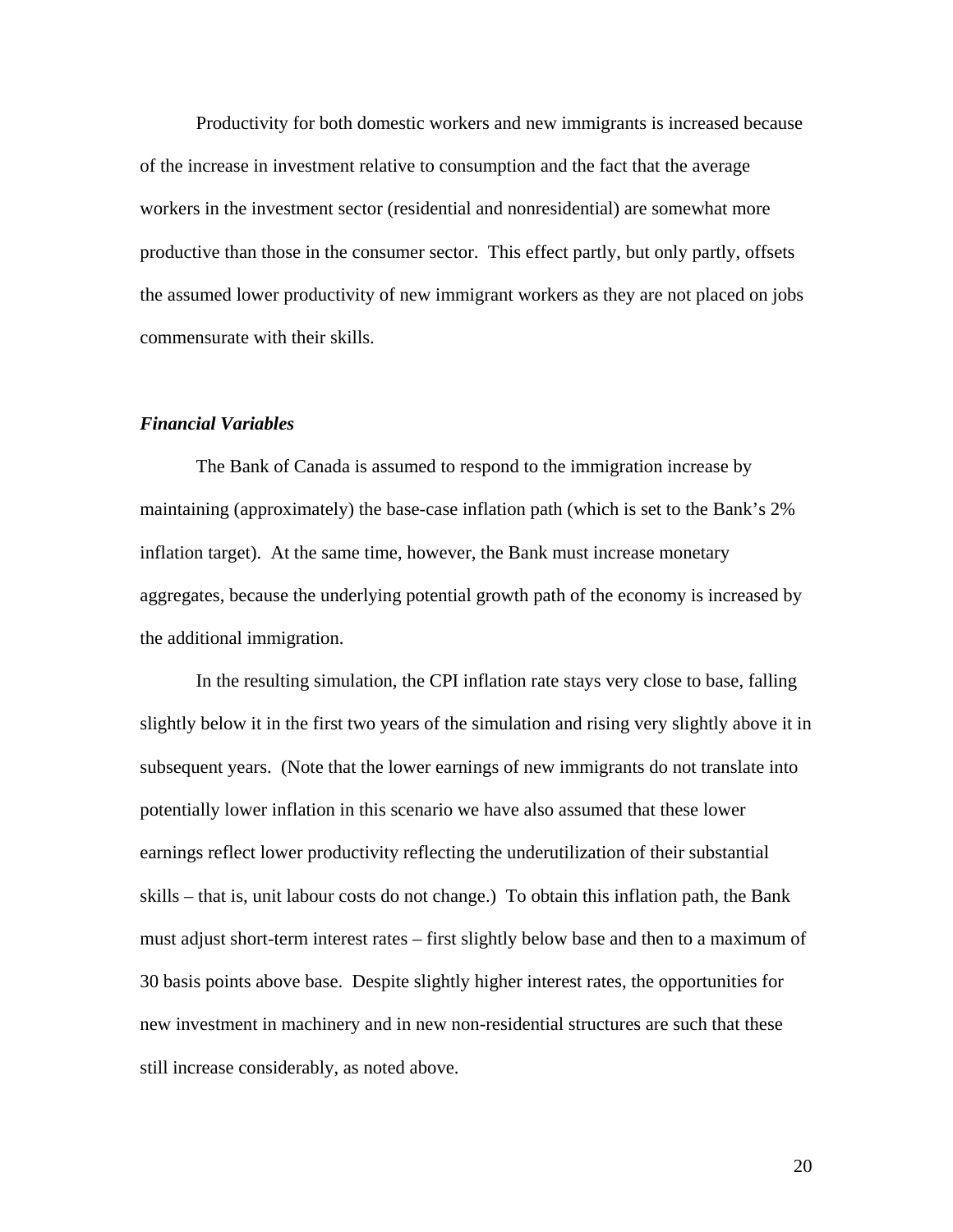The exchange rate is subject to mixed pressures: Immigrants' funds brought into Canada would otherwise appreciate the dollar, but as remittances build these are partly offset. There is also a surge in aggregate demand that increases on imports, and this is especially the case as machinery investment expands since the majority of such investment is imported. In the final years of the simulation the exchange rate is clearly, but modestly, depreciating (by about 2% relative to base) and there is a negative impact on the Current Account of the Balance of Payments in virtually every year of the simulation.

#### *Fiscal Impacts*

Governments' expenditures increase in response to new immigration but the increase in expenditures is less than the increase in taxes paid by immigrants for various reasons: the taxes are more immediate while many of the expenditures come later; there are economies of scale in the provision of government services; immigrants tend to enter in the tax paying years of their lifecycle.

Because taxes paid by immigrants exceed expenditures, immigration adds to overall government balances (i.e., by \$14 billion in total and by roughly \$8 billion at the federal level by the 10th year of the simulation). This represents a significant reserve against future needs or could perhaps be redeployed into additional social programs or tax cuts.

#### *Alternative Simulations*

As indicated previously, the model tends to behave linearly at least within the range of reasonable alternative assumptions about the magnitude of additional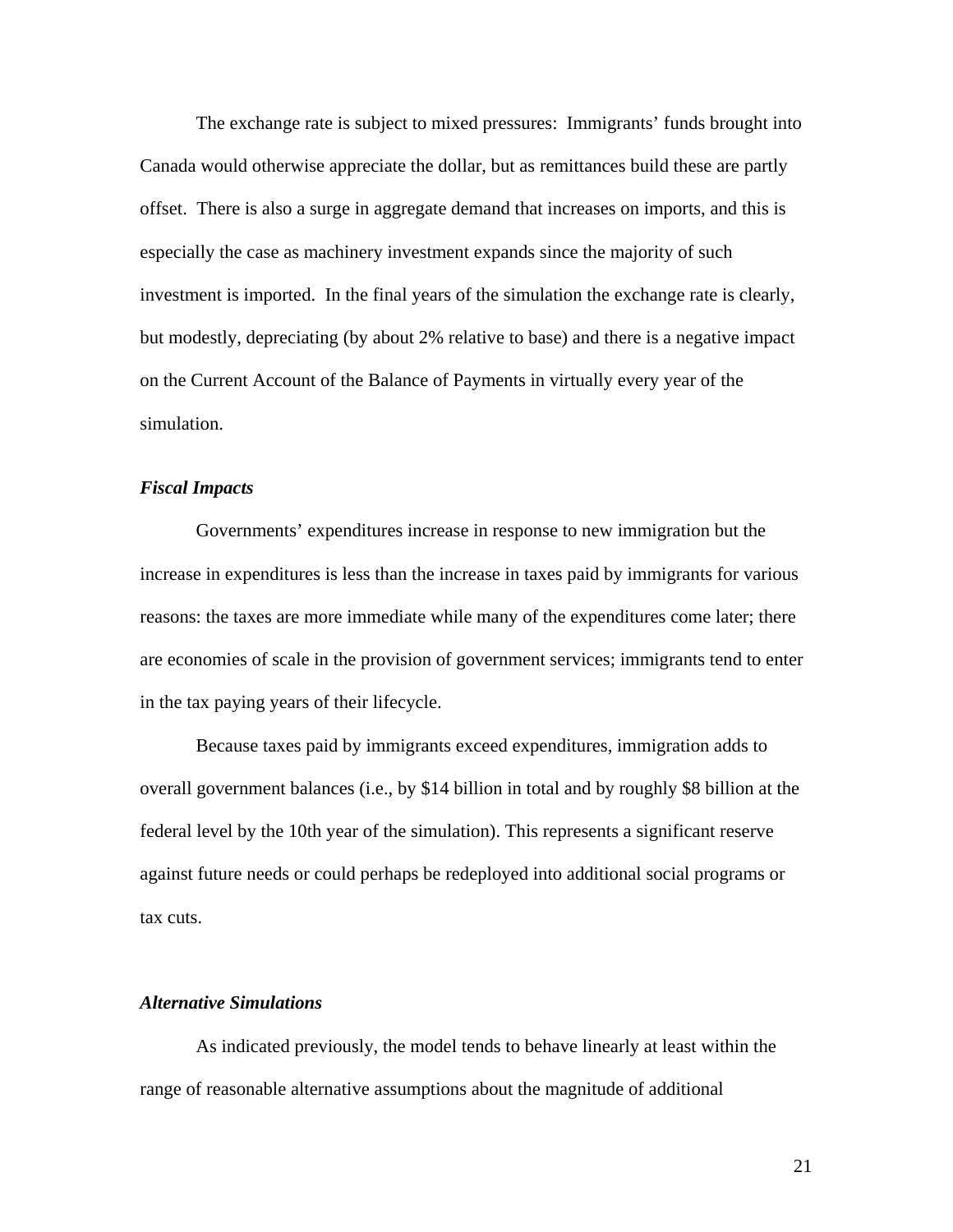immigration. As such, an alternative assumption of say 250,000 additional immigrants would be predicted to have impacts about 2.5 times those based on our assumption of an additional 100,000 immigrants. In spite of the fact that this would be pushing the limits of a reasonable assumption of additional immigration since it would be doubling the numbers that have been admitted over the last decade, an alternative simulation based on an additional 250,000 immigrants yielded effects that were approximately 2.5 times those of our simulation based on 100,000 immigrants (results available on request).

In an additional alternative simulation presented in Table 2, we assume that new immigrants earn and contribute to GDP at the same rate as the base-case work force. The purpose of this simulation is to indicate what gains could be had from integrating immigrants more quickly and fully into the economy or selecting immigrants who can be more quickly integrated. In this case, after 10 years, real GDP growth is greater than population growth so that real GDP per capita increases. There is a greater net gain in productivity from accumulation of new capital and the reorientation of output in the economy to investment goods and to net exports. Government balances are \$22 billion higher than in the base case. Again, there is no negative impact on the unemployment rate as the demand directly or indirectly associated with new immigrants meets their addition to the potential supply capacity of the economy

#### **CONCLUDING OBSERVATIONS**

Our simulations indicate that additional immigration is likely to have a positive impact on the Canadian labour market and economy in general. This is the case with respect to such factors as real GDP and GDP per capita, aggregate demand, investment,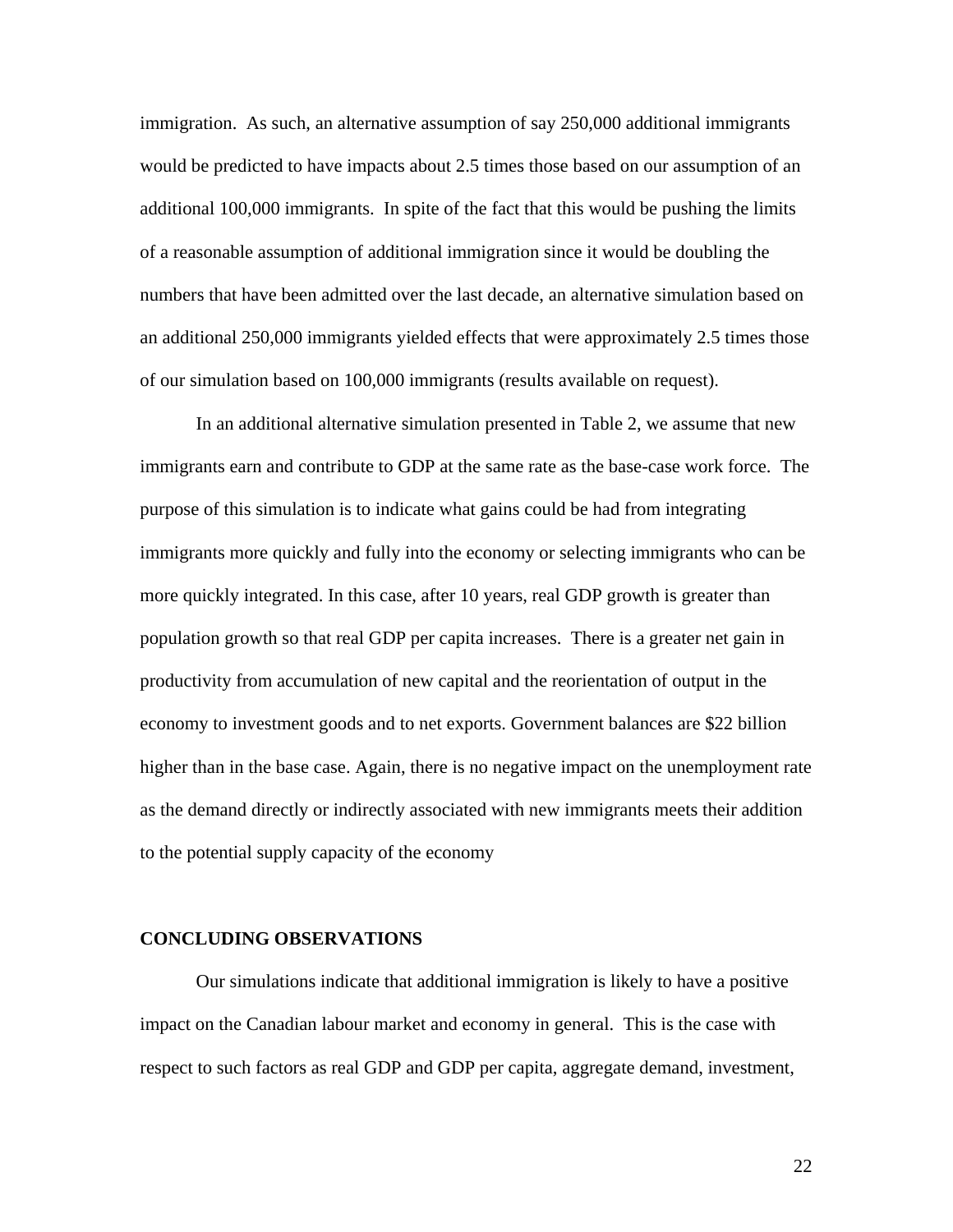productivity, and government expenditures, taxes and especially net government balances, with essentially no impact on unemployment. This is generally buttressed by conclusions reached in the existing literature; however, that literature is by no means in agreement.

The real concern, however, is with respect to immigrants themselves in that they appear to be having an increasingly difficult time economically assimilating into the Canadian labour market, and new immigrants are increasingly falling into poverty. Furthermore, existing immigrants are likely to be adversely affected by expanding immigration since new and existing immigrants are likely substitutes. Improving the economic integration of immigrants into the Canadian labour market is likely to be beneficial not only for the immigrants themselves but also because such integration is also likely to enhance the generally positive impact that immigrants have on the Canadian economy.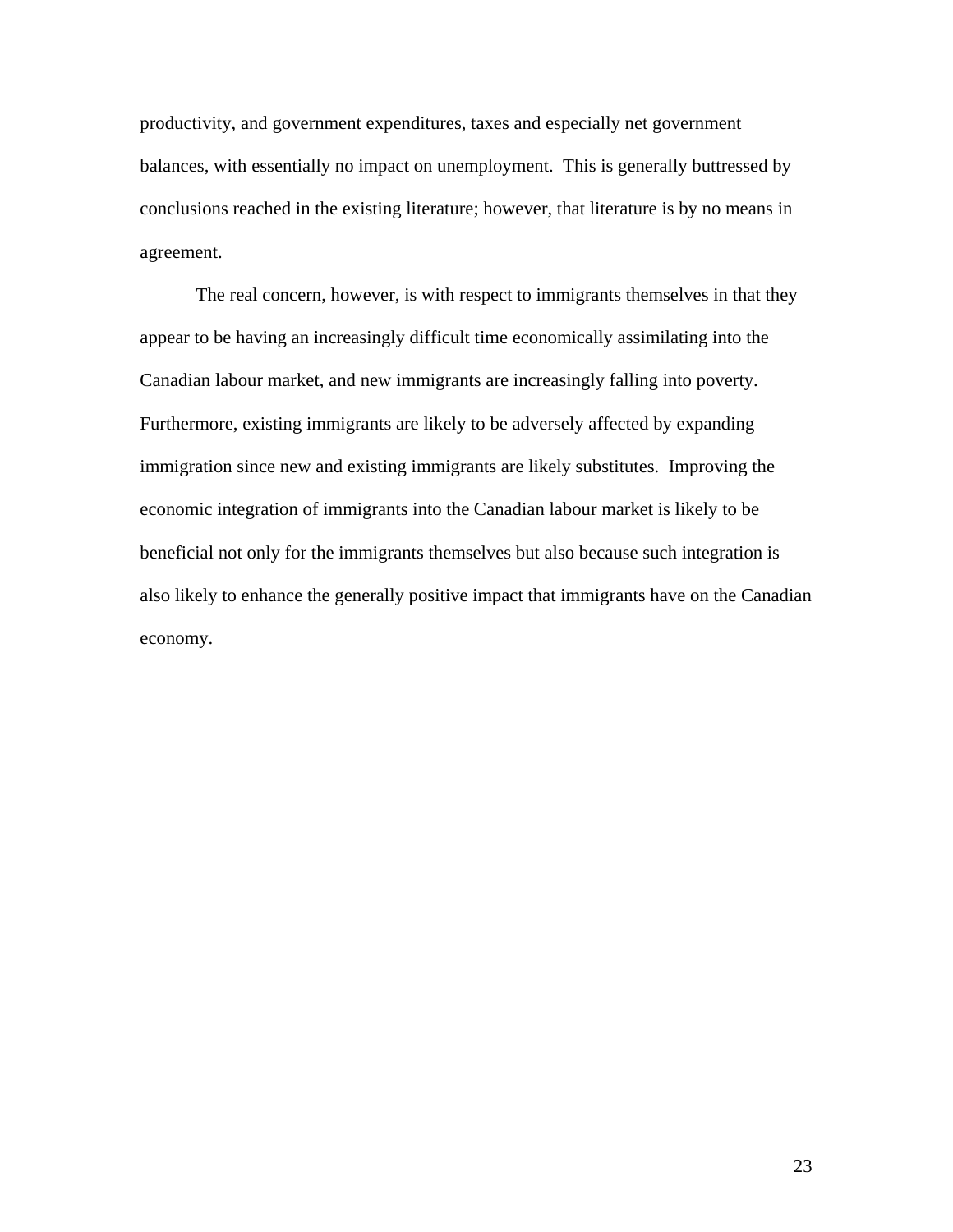### **REFERENCES AND WORKS CITED**

Addison, T. and C. Worswick. 2002. The impact of immigration on the earnings of natives: evidence from Australian micro data. *The Economic Record.* 78(1): 68-78.

Akbari, Ather. 1989a. The benefits of immigration to Canada: evidence on tax and public services. *Canadian Public Policy.* 15:424-35.

Akbari, Ather. 1989b. Do third world immigrants impose a cost on the Canadian public treasury. *Pakistan Development Review.* 28(4): 961-970.

Akbari, Ather. 1991. The public finance impact of immigrant population on host nations: some Canadian evidence. *Social Science Quarterly.* 71(2): 334-346.

Akbari, Ather. 1995. The impact of immigrants on Canada's treasury, circa 1980. In *Diminishing Returns: The Economics of Canada's Recent Immigration Policy.* Edited by D. DeVoretz. Toronto: C.D. Howe Institute.

Akbari, Ather. 2011. "Labour Market Performance of Immigrants in Smaller Regions of Western Countries: Some Evidence from Atlantic Canada," *Journal of International Migration and Integration.* 2: 113-230.

Akbari, Ather and Y. Aydede. 2011. Are educational credentials of immigrant and nonimmigrant workers perfect substitutes in Canadian labour markets: a production function analysis. *Education Economics.* Forthcoming, published on-line, 2011.

Akbari, A.H. and Devoretz, D.J. 1992. The substitutability of foreign-born labour in Canadian production: Circa 1980. *Canadian Journal of Economics.* 25(3): 604-614.

Auerbach, Alan and Philip Oreopoulos. 2000. The fiscal effect of U.S. immigration: A generational-accounting perspective. In *Tax Policy and the Economy.* Chicago: University of Chicago Press, pp. 123-156.

Aydemir, A. and Borjas, G.J. 2007. A comparative analysis of the labor market impact of international migration: Canada, Mexico, and the United States, *Journal of the European Economic Association,* 5(4): 663-684.

Aydemir, Abdurrahman, and Mikal Skuterud. 2005. Explaining the deteriorating entry earnings of Canada's immigrant cohorts: 1966-2000. *Canadian Journal of Economics* 38: 641-72.

Baker, Michael and Dwayne Benjamin. 1994. The performance of immigrants in the Canadian labour market. *Journal of Labor Economics.* 12(3): 369-405.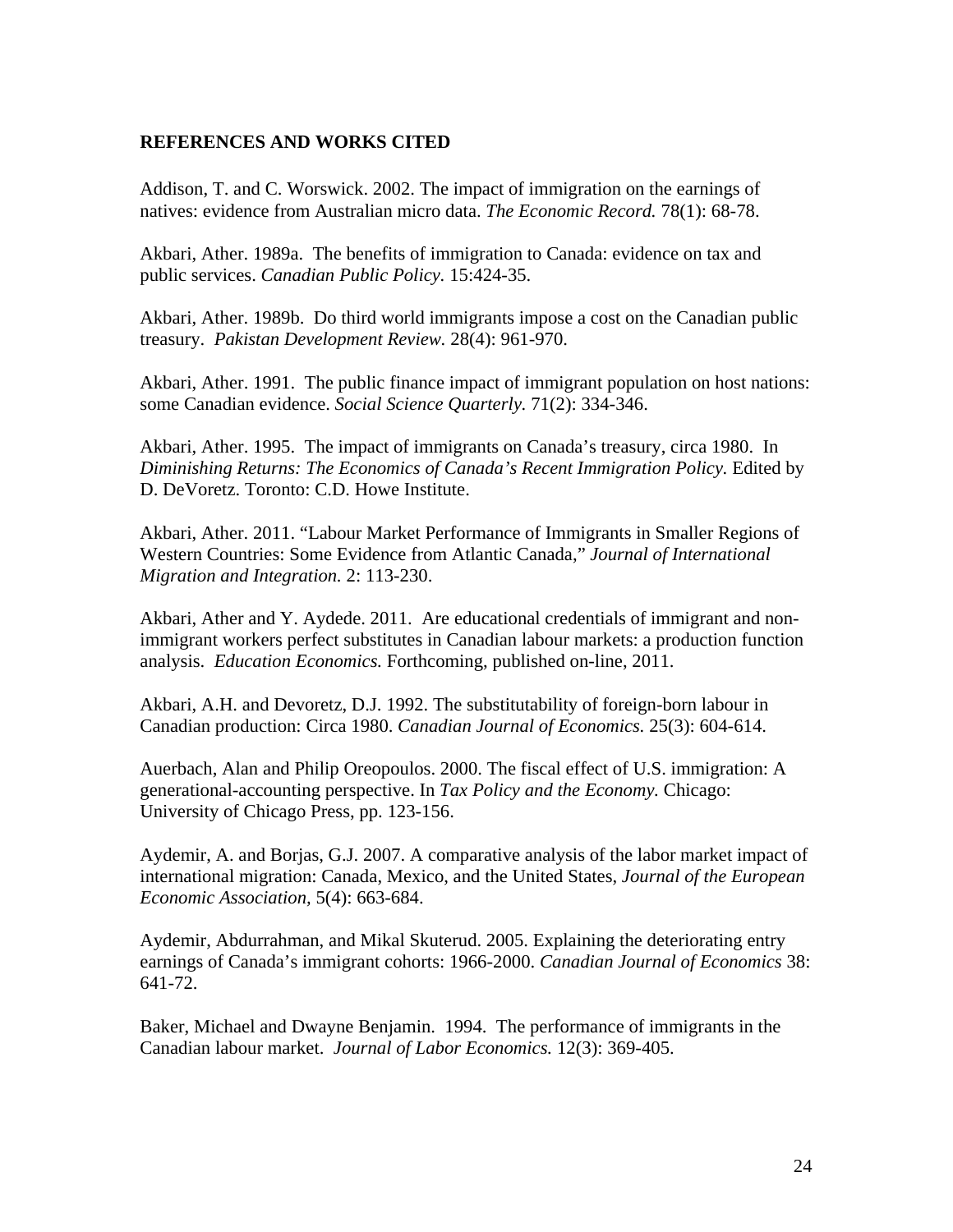Baker, Michael and Dwayne Benjamin. 1995a. The receipt of transfer payments by immigrants to Canada. *Journal of Human Resources.* 30: 650-676.

Baker, Michael and Dwayne Benjamin. 1995b. Labour market outcomes and the participation of immigrant women in Canadian transfer programs. In *Diminishing Returns: The Economics of Canada's Recent Immigration Policy.* Edited by Don DeVoretz. Toronto: C.D. Howe Institute, pp. 209-242.

Baker, Michael and Dwayne Benjamin. 1997. Asia-Pacific immigration and the Canadian economy. In *The Asia Pacific Region in the Global Economy: A Canadian Perspective.* Edited by R. Harris. Calgary: University of Calgary Press, pp. 303-347.

Bauder, H. 2003. Brain abuses, or the devaluation of immigrant labour in Canada*. Antipode*, 35: 700-717.

Bauer, T. 1998. Do immigrants reduce natives' wages? Evidence from Germany. Rutgers University Department of Economics Working Paper No. 1998/02.

Beach, Charles, Alan Green and Christopher Worswick. 2011. *Toward Improving Canada's Skilled Immigration Policy: An Evaluation Approach.* Toronto: C.D. Howe Institute.

Benjamin, Dwayne, Morley Gunderson, Thomas Lemieux and Craig Riddell. 2007. *Labour Market Economics in Canada: Theory, Evidence and Policy.* 6<sup>th</sup> edition. Toronto: McGraw-Hill.

Berry, Albert and Richard Soligo. 1969. Some welfare aspects of international migration. *Journal of Political Economy.* 77(5): 778-798.

Bloom, David E. and Morley Gunderson. 1991. An analysis of the earnings of Canadian immigrants. In *Immigration, Trade and the Labor Market*. Edited by John Abowd and Richard Freeman. Chicago: University of Chicago Press for the N.B.E.R. pp. 321-367.

Bloom, David E., Gilles Grenier and Morley Gunderson. 1995. The changing labour market position of Canadian immigrants. *Canadian Journal of Economics* (28): 987- 1005.

Bonin, H., B. Raffelhuschen and J. Walliser. 2000. Can immigration alleviate the demographic burden? FinanzArchiv. 57(1): 1-21.

Borjas, G.J. 1987. Immigrants, minorities, and labor market competition. *Industrial and Labor Relations Review.* 40(3): 382-392.

Borjas, G.J. 1991. Immigrants in the U.S. labor market, 1940–80. *American Economic Review.* 81(2): 287-91.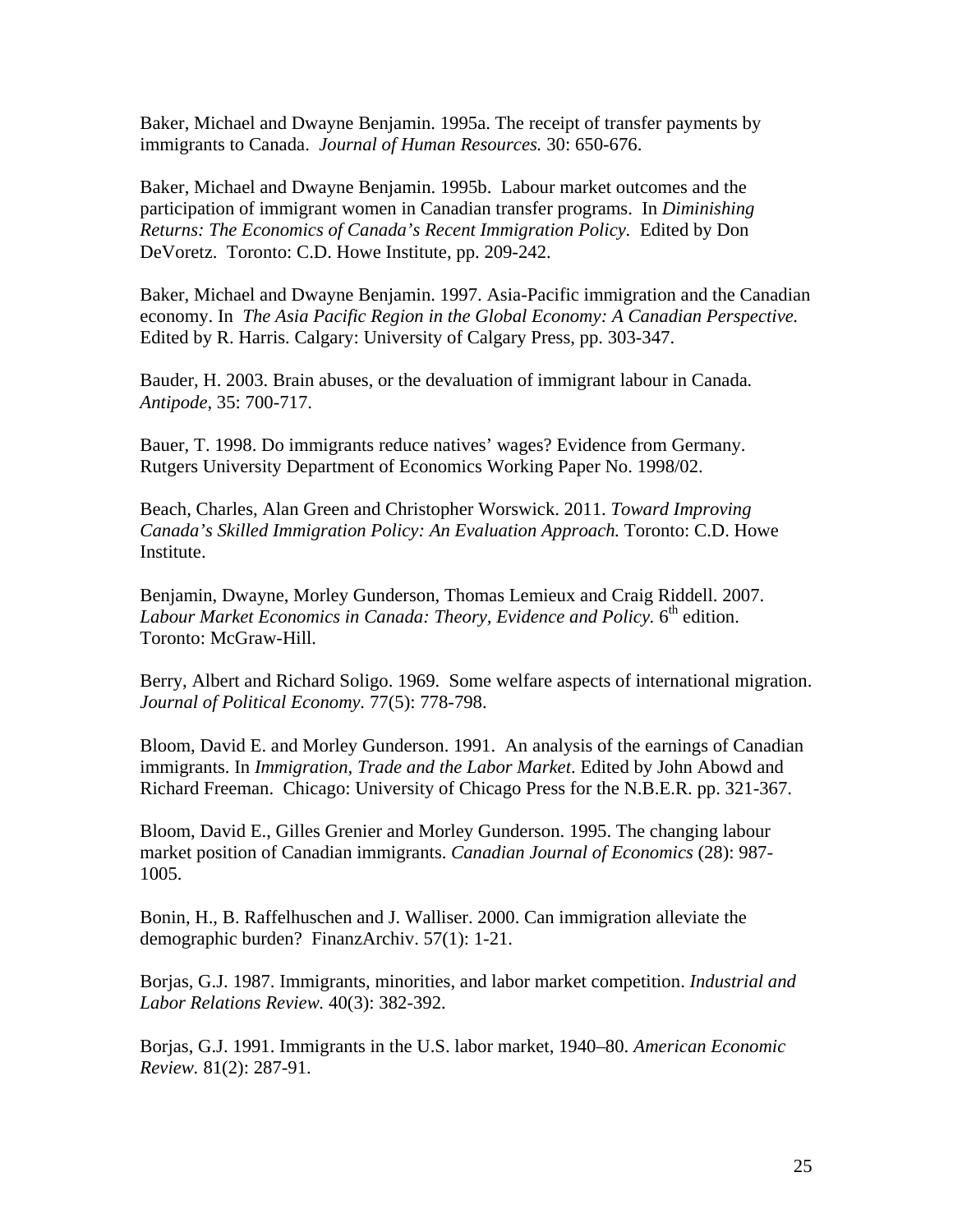Borjas, G. 1994. The economics of immigration. *Journal of Economic Perspectives.* 32: 1667-1717.

Borjas, G.J. 1995. The economic benefits from immigration. *Journal of Economic Perspectives.* Spring: 3-22.

Borjas, G. J. 1999. The economic impact of immigration. In *Handbook of Labour Economics. 3A.* Edited by O. Ashenfelter and D. Card. Amsterdam: North Holland, pp. 1697-1760.

Borjas, G.J. 2003. The labor demand curve is downward sloping: reexamining the impact of immigration on the labor market. *Quarterly Journal of Economics.* 118(4): 1335-1374.

Borjas, G.J. 2006. Native internal migration and the labor market impact of immigration. *Journal of Human Resources.* 41(2): 221-258.

Borjas, G.J., Freeman, R.B. and Katz, L.F. 1996. Searching for the effect of immigration on the labor market. *American Economic Review.* 86(2): 246-251.

Borjas, G.J., Freeman, R.B. and Katz, L.F. 1997. How much do immigration and trade affect labor market outcomes? *Brookings Papers on Economic Activity.* 1:1997: 1-90.

Chen, J., R. Wilkins and E. Ng. 1996. Life expectancy of Canada's immigrants from 1986 to 1991. *Health Report.* 8(3): 29-38.

Citizenship and Immigration Canada. 2011. Fact and Figures: Immigration Overview. Ottawa: Citizenship and Immigration Canada.

Collardo, M. D. and I. Iturbe-Ormaetxe. 2004. Quantifying the impact of immigration on the Spainish welfare state. *International Tax and Public Finance.* 1l, 335-353.

Coppel, J., J. Dumont and I. Visco. 2001. Trends in immigration and economic consequences", *OECD Working Paper*, No. 284, Paris: OECD.

Crossley, T., J. T. McDonald and C. Worswick. 2001 Immigrant benefit receipt revisited: sensitivity to the choice of survey years and model specification: comment. *Journal of Human Resources.* 36:379-397.

DeSilva, A. 1997. Immigrant participation in the unemployment insurance system. *Canadian Public Policy.* 23: 375-397.

Dungan, P., T. Fang and M. Gunderson. 2010. Macroeconomic impacts of Canadian immigration: An empirical analysis using the FOCUS model. University of Toronto Working Paper.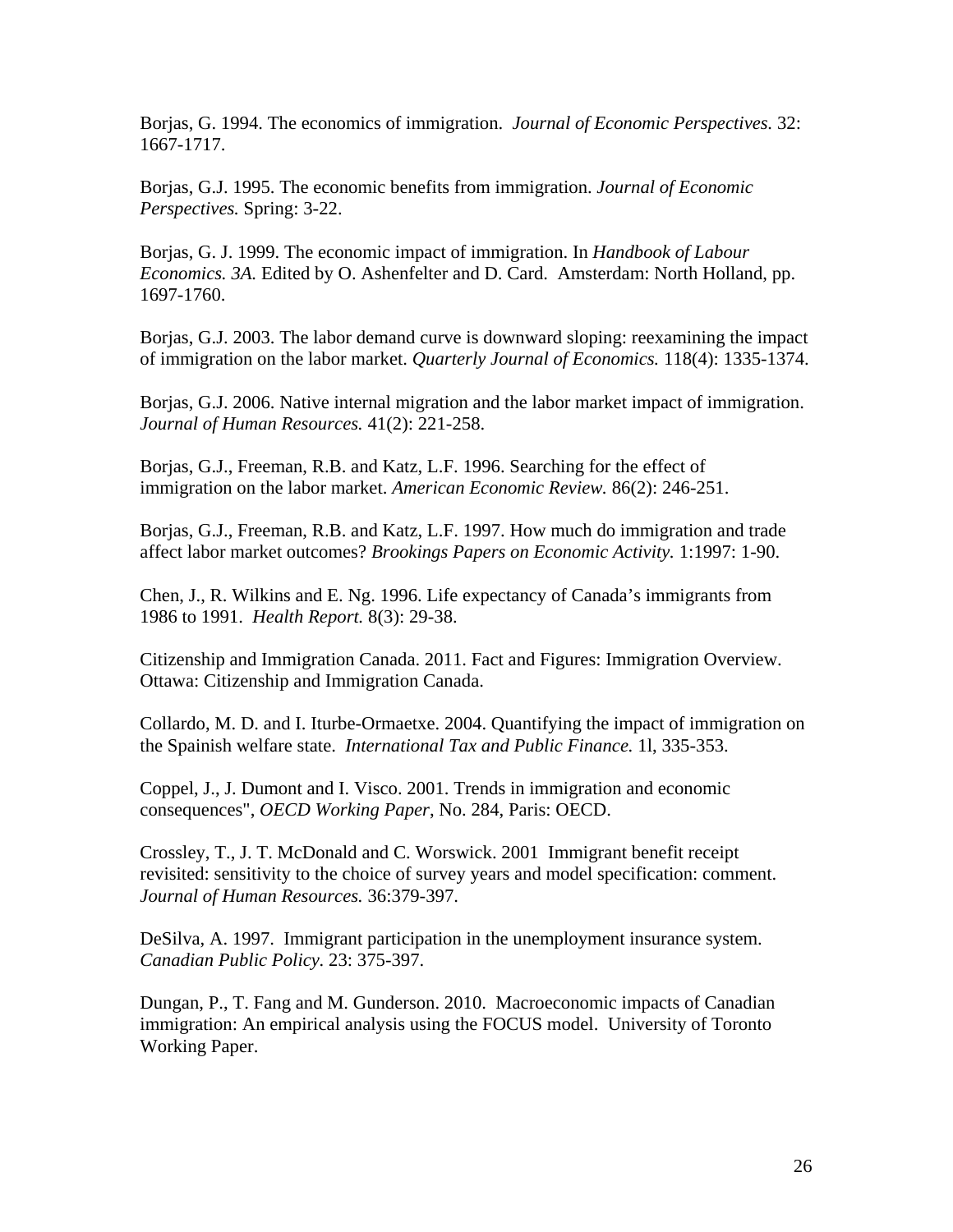Dungan, P. and G. Jump, 1995. The FOCUS model of the Canadian economy", In *Econometric Models of Asian-Pacific Countries.* Edited by S. Ichimura and Y. Matsmoto. New York: Springer-Verlang, pp. 269–340.

Ferrer, Ana, and W. Craig Riddell. 2008. Education, credentials and immigrant earnings. *Canadian Journal of Economics,* 41:186-216.

Fleury, Dominique. *A Study of Poverty and Working Poverty among Recent Immigrants to Canada.* Ottawa: Human Resources and Social Development Canada, 2007.

Florida, Richard. 2010. *The Great Reset*. Toronto: Random House Canada.

Frenette, Marc, and Rene Morisette. 2003. *Will they Ever Converge? Earnings of Immigrant and Canadian-born Workers over the Last Two Decades.* Analytical Studies Branch Research Paper Series*.* Ottawa: Statistics Canada, catalogue no. 11F0019MIE – No. 215.

Friedberg, R.M. and Hunt, J. 1995. The impact of immigrants on host country wages, employment and growth. *Journal of Economic Perspectives.* 9(2): 23-44.

Globerman, S. 1995. Immigration and trade. In *Diminishing Returns: The Economics of Canada's Recent Immigration Policy.* Edited by D. DeVoretz. Toronto: C.D. Howe Institute.

Grant, Mary. 1998. Do immigrants affect the wage of native workers? evidence from Canada. Institute for Policy Analysis, University of Toronto.

Grant, Mary. 1999. Evidence of new immigrant assimilation in Canada. *Canadian Journal of Economics* 34: 930-955.

Grant P.R. 2005. *The Devaluation of Immigrants' Foreign Credentials: The Psychological Impact of this Barrier to Integration into Canadian Society.* Final Report to the Prairie Metropolis Centre.

Grant P.R. and S. Nadin 2007. The credentialing problems of foreign trained personnel from Asia and Africa intending to make their home in Canada: A social psychological perspective. *Migration and Integration.* 8: 141-162.

Gross, D. 2004. Impact of immigrant workers on a regional labour market. *Applied Economics Letters.* 11(7): 405-408.

Guillimette, Y. and W. Robson. 2006. *No Elixer of Youth: Immigration Cannot Keep Canada Young.* Backgrounder 96. Toronto: C.D. Howe Institute.

Hatfield, M. 2004. Vulnerability to persistent low income. *Horizons.* 7(2): 19-26.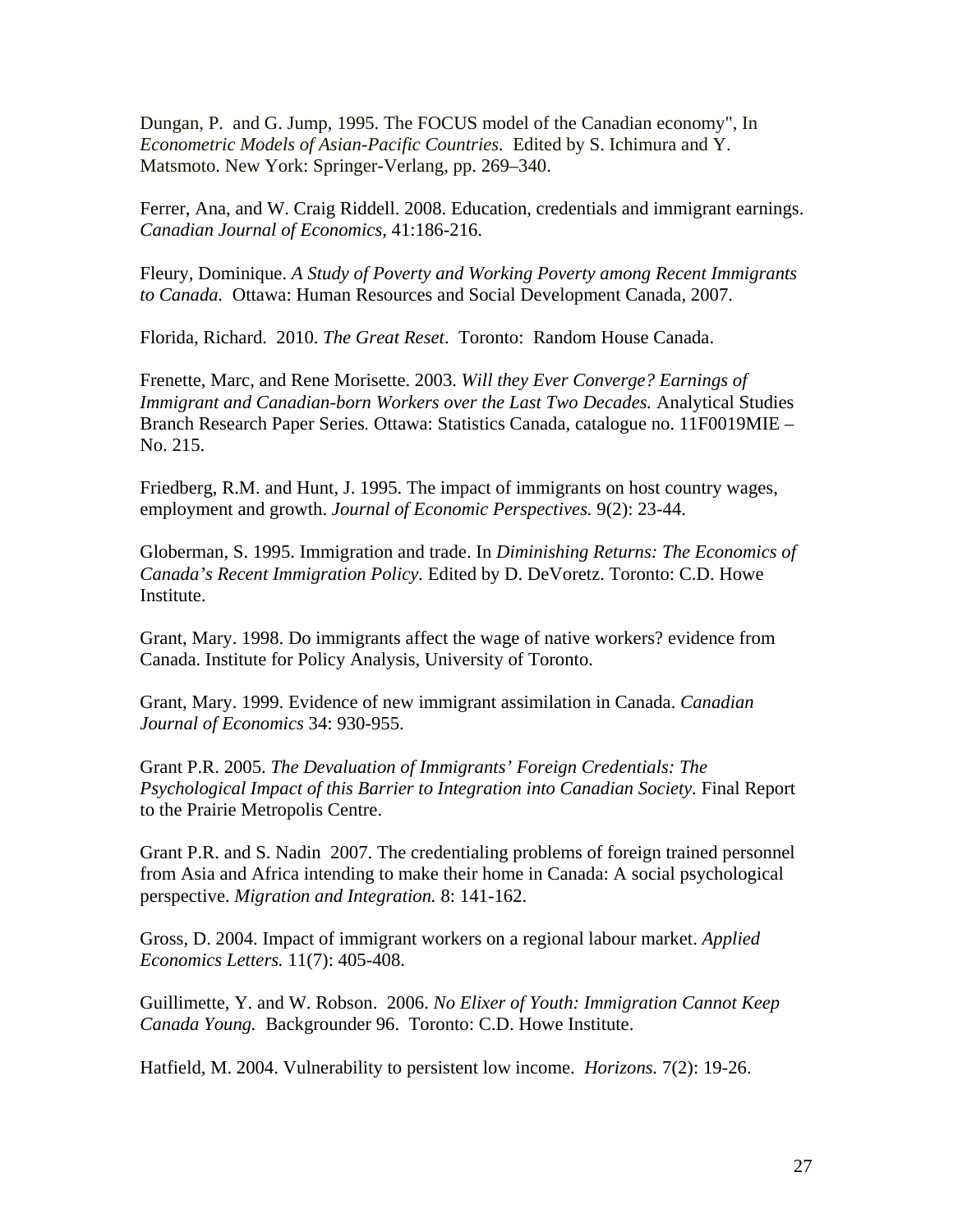Hatton, T. and J. Williamson. 1993. International migration and world development: A historical perspective. In *International Aspects of International Migration.* Edited by G. Giersch. New York: Springer-Verlag.

Hiebert, Daniel. 2006. Beyond the polemics: the economic outcomes of Canadian immigration. Vancouver: Centre for Excellence, Research on Immigration and Integration in the Metropolis.

Hum, D. and W. Simpson. 2004. Economic integration of immigrants to Canada: A short survey. *Canadian Journal of Urban Research* 13: 46-61.

Kirdar, Murat. 2010. Estimating the impact of immigrants on the host country social security system when return migration is an endogenous choice. IZA Discussion Paper 4894.

Kuhn, Peter and Ian Wooton. 1991. Immigration, trade and the wages of native workers. In *Immigration, Trade and the Labor Market.* Edited by J. Abowd and R. Freeman. Chicago: University of Chicago Press, pp. 285-304.

Lee, R. and T. Miller. 2000. Immigration, social security and broader fiscal impacts. *American Economic Review.* 90(2) 350-354.

Langlois, C. and C. Dougherty. 1997. *The Longitudinal Immigration Data Base.* Ottawa: Citizenship and Immigration Canada.

Laroche, Mireille. 2000. Health status and health services utilization of Canada's immigrant and non-immigrant populations. *Canadian Public Policy.* 26(1): 51-75.

Longhi, S., Nijkamp, P. and Poot, J. 2005a. A meta-analytic assessment of the effect of immigration on wages. *Journal of Economic Surveys.* 19(3): 451-477.

Longhi, S., Nijkamp, P. and Poot, J. 2005b. The fallacy of 'job robbing': A meta-analysis of estimates of the effect of Immigration on employment. *Journal of Migration and Refugee Issues.* 1(4): 131-152.

Longhi, Simonetta, Peter Nijkamp and Jacques Poot. 2008. Meta-analysis of empirical evidence on the labour market impacts of immigration. Hamilton, New Zealand: University of Waikato Population Studies Centre Discussion Paper No. 67.

Lui-Gurr, S. 1995. The British Columbia experience with immigrants and welfare dependency. In *Diminishing Returns: The Economics of Canada's Recent Immigration Policy.* Edited by D. DeVoretz. Toronto: C.D. Howe Institute.

Marr, B. and P. Siklos. 1995. Immigration and unemployment: a Canadian macroeconomic perspective. In *Diminishing Returns: The Economics of Canada's Recent Immigration Policy.* Edited by D. DeVoretz. Toronto: C.D. Howe Institute.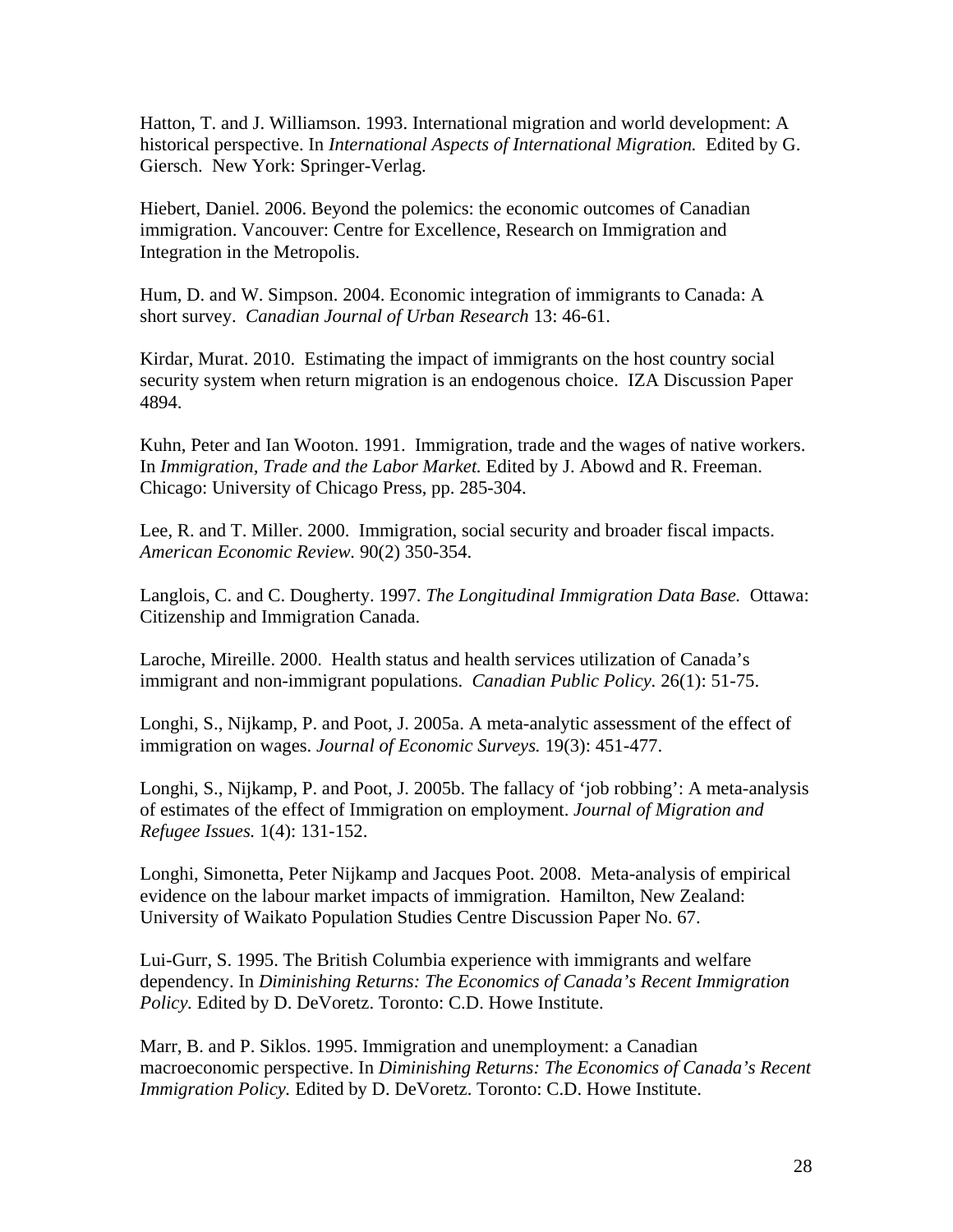Marr, B. and P. Siklos. 1999. Immigrant class and the use of unemployment insurance by recent immigrants in Canada: evidence from a new data base, 1980-1995. *International Migration Review.* 33(3): 561-593.

Marr, B. and P. Siklos. 2001. Propensity of Canada's foreign-born to claim unemployment insurance benefits. *International Migration.* 39(1) 89-110.

McDonald, J. T. and S. Kennedy. 2004. Insights into the healthy immigrant effect: health incidence and health services use of immigrants to Canada. *Social Sciences and Medicine.* 59(8): 1613-1627.

New Zealand Department of Labour. 2009. *Scenarios Using a Computable General Equilibrium Model of the New Zealand Economy.* Wellington: New Zealand Department of Labour.

Ostrovsky, Yuri. 2012. The dynamics of immigrant participation in entitlement programs: evidence from Canada, 1993-2007. *Canadian Journal of Economics.* 45(1): 107-136.

Peri, G. 2007. Immigrants' complementarities and native wages: evidence from California. NBER Working Paper No. 12956.

Picot, Garnet, and Arthur Sweetman. 2005. *The Deteriorating Economic Welfare of Immigrants and Possible Causes: Update 2005.* Analytical Studies Branch research paper series. Ottawa: Statistics Canada, Business and Labour Market Analysis Division, catalogue no. 11F0019MIE – No. 262.

Picot, Garnet, Yugian Lu and Feng Hou. 2010. "Immigrant low-income rates: the role of market income and government transfers." *Perspectives on Labour and Income.* (Spring) 13-27.

Reitz, Jeffrey. 2006. *Recent Trends in the Integration of Immigrants in the Canadian Labour Market.* Ottawa: Human Resources and Social Development Canada.

Reitz, Jeffrey. 2007a. Immigrant employment success in Canada, part 1: Individual and contextual causes. *Journal of International Migration and Integration* 8: 11-36.

Reitz, Jeffrey. 2007b. Immigrant employment success in Canada, part 1I: Understanding the decline. *Journal of International Migration and Integration* 8: 37-62.

Siklos, P. and W. Marr. 1998a. The unemployment insurance compensation usage of Canada's immigrants resident in select provinces, 1981-1988. *International Migration.* 36(3): 337-356.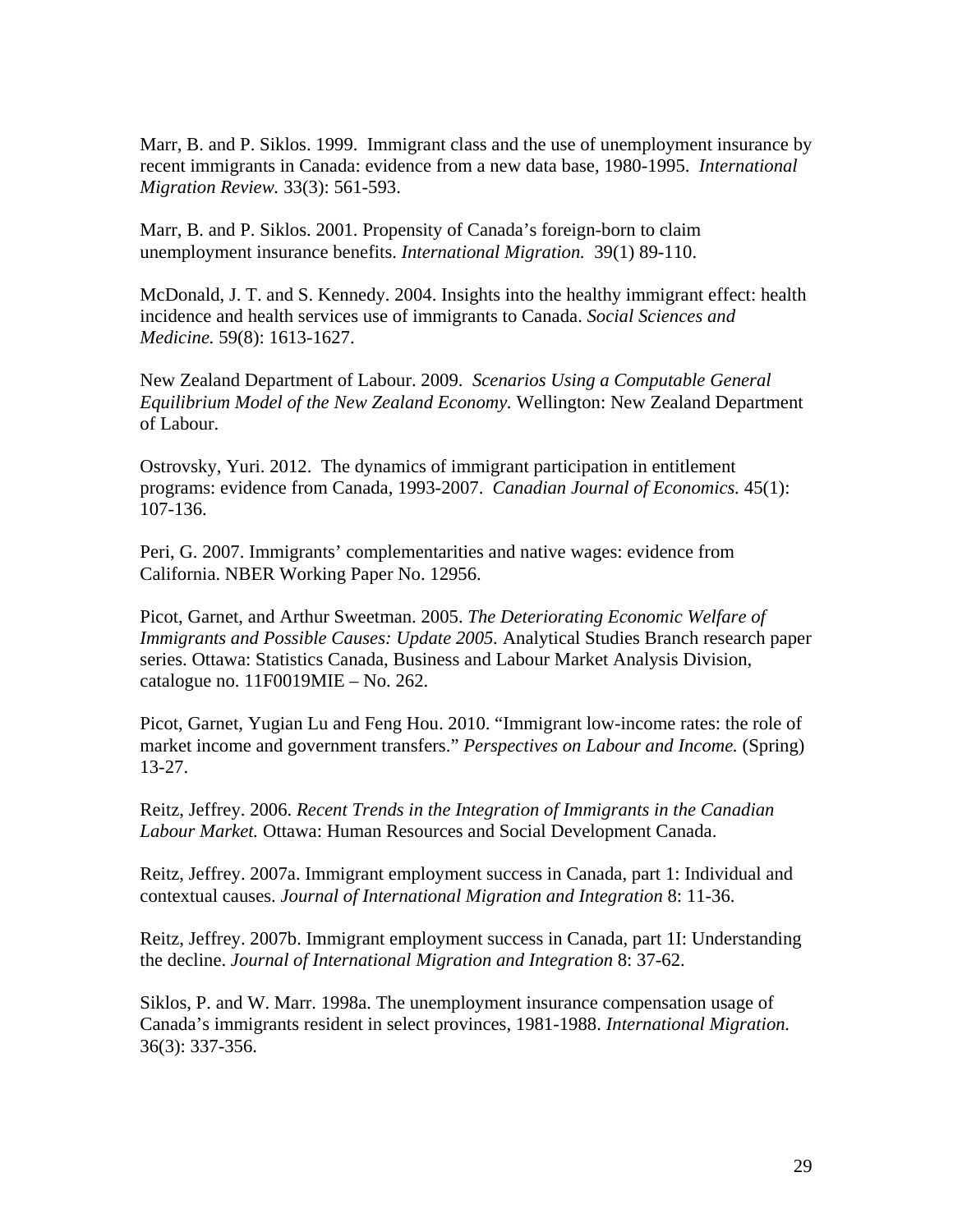Siklos, P. and W. Marr. 1998b. The unemployment insurance compensation experience of immigrants in Canada, 1980-1988. *Journal of Population Economics.* 11(1) 127-147.

Simon, J. 1999. *The Economic Consequences of Immigration.* 2nd Edition. Ann Arbor, MI: University of Michigan Press.

Slack, Adrian, Jani Wu and Garnesh Nana. 2007. *Fiscal Impacts of Immigration 2005/06.* Wellington: New Zealand Department of Labour.

Smith, J.P. and B. Edmonston. 1996. *The New Americans.* Washington: National Academy Press.

Storesletten. K. 2000. Sustaining fiscal policy through immigration. *Journal of Political Economy.* 108(2) 300-323.

Swan, Neil. 1991. *Economic and Social Impacts of Immigration*. Ottawa: Economic Council of Canada.

Sweetman, Arthur. 2005. Immigration as a labour market strategy: Canada. In *Immigration as a Labour Market Strategy: European and North American Perspectives.* Edited by J. Niessen and Y. Schibel. Brusssels: Migration Policy Group, pp. 13-46.

Sweetman, Arthur and Casey Warman. 2008. Integration, impact and responsibility: an economic perspective on Canadian immigration policy. In *Immigration and Integration in Canada in the Twenty-first Century.* Edited by J. Biles, M. Burstein and J. Firderes. Montreal and Kingston: McGill-Queens University Press, pp. 19-44.

Tu, Jiong. "The Impact of Immigration on the Labour Market Outcomes of Native-Born Canadians," IZA Discussion Paper 5129 (August 2010)

Wald, Steven & Tony Fang, 2008. "Overeducated Immigrants in the Canadian Labour Market: Evidence from the Workplace and Employee Survey," *Canadian Public Policy*. 34(4): 457-480.

Warman, C. and C. Worswick. 2004. Immigrant earnings performance in Canadian cities: 1981 through 2001. *Canadian Journal of Urban Research.* 13(1): 62-84.

Wen, S, V. Goel and J. Williams. 1996. Utilization of health services by immigrants and other ethnic/cultural groups in Ontario. *Ethnicity and Health.* 1(1): 99-109.

Zietsma, Danielle. 2007. *The Canadian Immigrant Labour Market in 2006: First Results from Canada's Labour Force Survey.* Ottawa: Statistics Canada.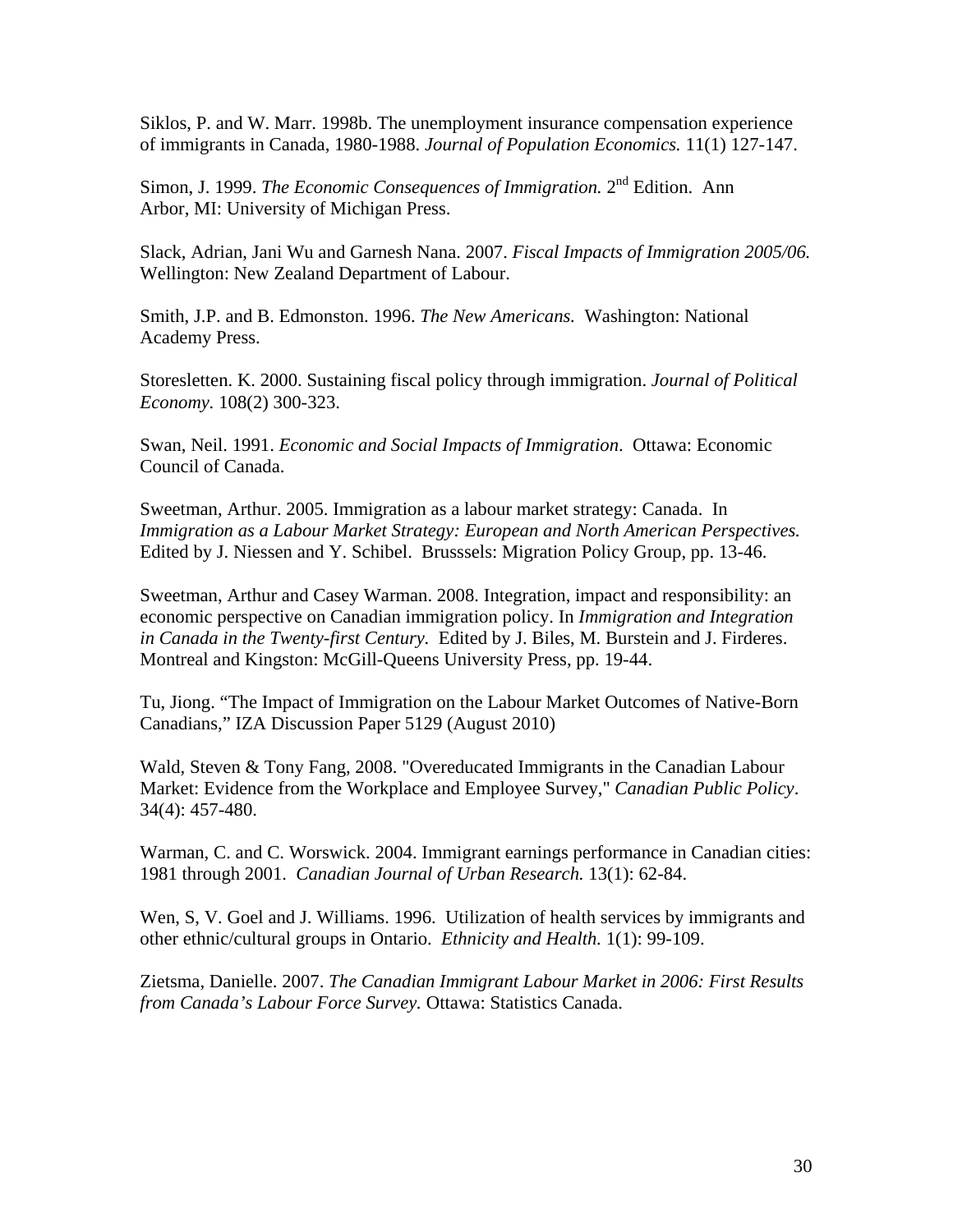### **TABLES** TABLE 1: FOCUS MODEL - Policy and Economic Analysis Program

#### Immigration + 100,000/year; *Using Census 2006 Wage Ratios for Immigration Wage/Productivity*

|                                                      | 2012    | 2013    | 2014    | 2015    | 2016    | 2017    | 2018    | 2019    | 2020    | 2021    |
|------------------------------------------------------|---------|---------|---------|---------|---------|---------|---------|---------|---------|---------|
| Real Gross Domestic Product                          | 0.43    | 0.87    | 0.89    | 0.79    | 0.92    | 1.21    | 1.40    | 1.61    | 2.00    | 2.29    |
| Real Gross National Product                          | 0.43    | 0.87    | 0.85    | 0.65    | 0.72    | 1.03    | 1.28    | 1.53    | 1.97    | 2.34    |
| Expenditure on Personal Consumption                  | 0.31    | 0.62    | 0.90    | 1.06    | 1.13    | 1.19    | 1.30    | 1.45    | 1.64    | 1.86    |
| Expenditure by Governments                           | 0.16    | 0.32    | 0.46    | 0.61    | 0.77    | 0.92    | 1.06    | 1.20    | 1.34    | 1.46    |
| Investment Expenditure                               | 1.21    | 2.45    | 2.20    | 1.56    | 2.02    | 3.17    | 3.71    | 3.86    | 4.40    | 4.70    |
| Residential Construction                             | 2.48    | 4.65    | 4.69    | 5.00    | 6.90    | 8.74    | 9.14    | 9.46    | 10.45   | 10.47   |
| Non-Residential Construction                         | 0.34    | 0.83    | 0.56    | $-0.04$ | 0.02    | 0.65    | 1.10    | 1.34    | 1.77    | 2.12    |
| Machinery and Equipment                              | 0.50    | 1.48    | 1.08    | $-0.54$ | $-1.06$ | 0.10    | 1.11    | 1.13    | 1.44    | 2.15    |
| Exports                                              | 0.02    | 0.08    | 0.10    | 0.04    | $-0.07$ | $-0.13$ | $-0.07$ | 0.11    | 0.35    | 0.60    |
| Imports                                              | 0.13    | 0.36    | 0.65    | 0.82    | 0.89    | 0.97    | 1.02    | 0.93    | 0.81    | 0.84    |
|                                                      |         |         |         |         |         |         |         |         |         |         |
| Gross Domestic Product                               | 0.39    | 0.79    | 0.87    | 0.87    | 1.08    | 1.41    | 1.67    | 1.92    | 2.30    | 2.62    |
| Implicit Deflator for GDP                            | $-0.05$ | $-0.08$ | $-0.02$ | 0.08    | 0.16    | 0.20    | 0.26    | 0.30    | 0.30    | 0.33    |
| GDP Deflator - Inflation Rate *                      | $-0.05$ | $-0.04$ | 0.06    | 0.11    | 0.08    | 0.05    | 0.06    | 0.04    | 0.00    | 0.03    |
| Total Population ('000) *                            | 100     | 200     | 300     | 400     | 500     | 600     | 700     | 800     | 900     | 1000    |
| Total Population                                     | 0.29    | 0.57    | 0.84    | 1.11    | 1.37    | 1.63    | 1.87    | 2.12    | 2.35    | 2.59    |
| Source Population ('000) *                           | 79      | 159     | 241     | 324     | 409     | 495     | 582     | 670     | 761     | 852     |
| Source Population                                    | 0.28    | 0.56    | 0.83    | 1.10    | 1.38    | 1.65    | 1.92    | 2.19    | 2.46    | 2.73    |
|                                                      |         |         |         |         |         |         |         |         |         |         |
| Unemployment Rate *                                  | $-0.06$ | $-0.19$ | $-0.18$ | $-0.05$ | 0.02    | 0.00    | 0.00    | 0.00    | $-0.05$ | $-0.09$ |
| Employment                                           | 0.34    | 0.80    | 1.08    | 1.16    | 1.28    | 1.54    | 1.82    | 2.09    | 2.45    | 2.82    |
| Labour Force                                         | 0.28    | 0.59    | 0.88    | 1.10    | 1.30    | 1.55    | 1.82    | 2.10    | 2.40    | 2.72    |
| Participation Rate *                                 | 0.00    | 0.02    | 0.03    | 0.00    | $-0.05$ | $-0.07$ | $-0.07$ | $-0.06$ | $-0.04$ | $-0.01$ |
| Finance Co. 90-Day Paper Rate *                      | $-0.10$ | 0.03    | 0.29    | 0.31    | 0.14    | 0.08    | 0.14    | 0.09    | 0.02    | 0.14    |
| Industrial Bond Rate *                               | $-0.10$ | 0.03    | 0.30    | 0.32    | 0.15    | 0.08    | 0.15    | 0.10    | 0.02    | 0.14    |
|                                                      |         |         |         |         |         |         |         |         |         |         |
| Consumer Price Index                                 | $-0.05$ | $-0.10$ | $-0.07$ | 0.02    | 0.07    | 0.10    | 0.14    | 0.17    | 0.17    | 0.18    |
| CPI - Inflation Rate *                               | $-0.05$ | $-0.05$ | 0.04    | 0.09    | 0.05    | 0.03    | 0.05    | 0.03    | $-0.01$ | 0.02    |
| Average Annual Wages and Salaries                    | $-0.08$ | $-0.08$ | $-0.04$ | $-0.03$ | $-0.04$ | $-0.07$ | $-0.10$ | $-0.14$ | $-0.15$ | $-0.12$ |
| Real Annual Wages per Employee                       | $-0.02$ | 0.02    | 0.02    | $-0.05$ | $-0.11$ | $-0.17$ | $-0.24$ | $-0.31$ | $-0.31$ | $-0.30$ |
| Productivity Change (GDP/Employee)                   | 0.09    | 0.06    | $-0.19$ | $-0.37$ | $-0.36$ | $-0.33$ | $-0.42$ | $-0.48$ | $-0.46$ | $-0.53$ |
| Exchange Rate (US $\frac{1}{2}$ /Cdn $\frac{1}{2}$ ) | $-0.12$ | $-0.28$ | $-0.05$ | 0.27    | 0.37    | 0.10    | $-0.40$ | $-1.05$ | $-1.65$ | $-2.02$ |
| Balance on Current Account (\$ Mill) *               | 283     | $-1457$ | $-3095$ | $-4221$ | $-5681$ | $-7795$ | $-9339$ | $-8847$ | $-7435$ | $-6933$ |
|                                                      |         |         |         |         |         |         |         |         |         |         |
| Consolidated Government Balance (\$ Mill) *          | 2211    | 4662    | 5237    | 4768    | 5111    | 6395    | 7490    | 8924    | 11744   | 14313   |
| Federal Gov't Balance (NA Basis) (\$ Mill) *         | 1282    | 2591    | 2734    | 2399    | 2751    | 3706    | 4492    | 5458    | 7238    | 8804    |
| Ratio: Federal Debt to GDP (%) *                     | $-0.2$  | $-0.4$  | $-0.6$  | $-0.7$  | $-0.8$  | $-1.0$  | $-1.2$  | $-1.4$  | $-1.7$  | $-2.0$  |
| Prov'l Gov't Balance (NA Basis) (\$ Mill) *          | 811     | 1721    | 1986    | 1802    | 1748    | 1934    | 2067    | 2362    | 3127    | 3774    |
| Ratio: Provincial Debt to GDP (%) *                  | $-0.1$  | $-0.3$  | $-0.4$  | $-0.4$  | $-0.5$  | $-0.7$  | $-0.8$  | $-0.9$  | $-1.0$  | $-1.2$  |
| Personal Savings Rate (%) *                          | 0.0     | 0.0     | $-0.2$  | $-0.4$  | $-0.4$  | $-0.4$  | $-0.4$  | $-0.4$  | $-0.4$  | $-0.4$  |
| Nominal After-Tax Corporate Profits                  | 2.1     | 3.1     | 1.9     | 1.0     | 2.2     | 4.1     | 5.0     | 5.7     | 7.1     | 7.6     |
| Real Personal Disposable Income                      | 0.2     | 0.5     | 0.7     | 0.8     | 0.8     | 0.8     | 0.9     | 1.0     | 1.2     | $1.4\,$ |

(\* Indicates change in levels; otherwise percentage change)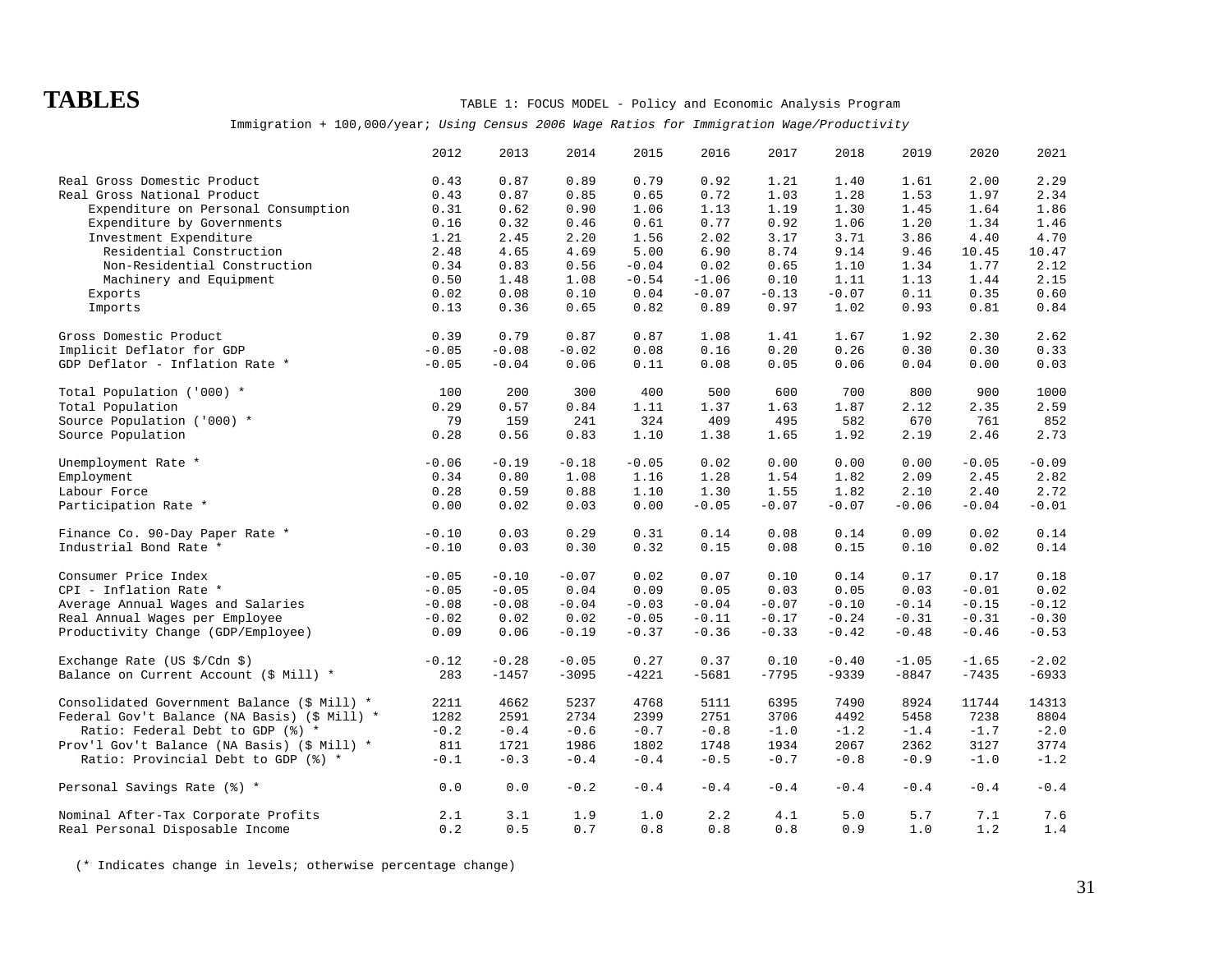|                                                       | 2012    | 2013    | 2014    | 2015    | 2016    | 2017    | 2018    | 2019    | 2020    | 2021           |
|-------------------------------------------------------|---------|---------|---------|---------|---------|---------|---------|---------|---------|----------------|
| Real Gross Domestic Product                           | 0.45    | 1.03    | 1.34    | 1.48    | 1.71    | 2.03    | 2.29    | 2.58    | 3.02    | 3.44           |
| Real Gross National Product                           | 0.45    | 1.05    | 1.37    | 1.49    | 1.70    | 2.05    | 2.36    | 2.70    | 3.24    | 3.77           |
| Expenditure on Personal Consumption                   | 0.33    | 0.68    | 1.05    | 1.38    | 1.64    | 1.87    | 2.08    | 2.29    | 2.53    | 2.82           |
| Expenditure by Governments                            | 0.17    | 0.33    | 0.48    | 0.63    | 0.78    | 0.93    | 1.07    | 1.21    | 1.35    | 1.48           |
| Investment Expenditure                                | 1.26    | 2.89    | 3.39    | 3.14    | 3.31    | 4.05    | 4.58    | 4.96    | 5.72    | 6.30           |
| Residential Construction                              | 2.55    | 5.30    | 6.20    | 6.53    | 7.70    | 9.13    | 9.72    | 10.36   | 11.52   | 11.87          |
| Non-Residential Construction                          | 0.36    | 1.07    | 1.26    | 0.94    | 0.82    | 1.11    | 1.41    | 1.66    | 2.13    | 2.57           |
| Machinery and Equipment                               | 0.54    | 1.87    | 2.40    | 1.70    | 1.24    | 1.91    | 2.79    | 3.18    | 3.93    | 5.02           |
| Exports                                               | 0.02    | 0.14    | 0.30    | 0.45    | 0.54    | 0.62    | 0.72    | 0.91    | 1.18    | 1.50           |
| Imports                                               | 0.13    | 0.30    | 0.51    | 0.65    | 0.74    | 0.85    | 0.95    | 0.92    | 0.83    | 0.84           |
|                                                       |         |         |         |         |         |         |         |         |         |                |
| Gross Domestic Product                                | 0.43    | 0.94    | 1.24    | 1.40    | 1.64    | 1.96    | 2.22    | 2.48    | 2.86    | 3.20           |
| Implicit Deflator for GDP                             | $-0.03$ | $-0.09$ | $-0.10$ | $-0.08$ | $-0.07$ | $-0.07$ | $-0.07$ | $-0.09$ | $-0.16$ | $-0.23$        |
| GDP Deflator - Inflation Rate *                       | $-0.03$ | $-0.06$ | $-0.01$ | 0.02    | 0.01    | 0.00    | 0.00    | $-0.02$ | $-0.07$ | $-0.07$        |
| Total Population ('000) *                             | 100     | 200     | 300     | 400     | 500     | 600     | 700     | 800     | 900     | 1000           |
| Total Population                                      | 0.29    | 0.57    | 0.84    | 1.11    | 1.37    | 1.63    | 1.87    | 2.12    | 2.35    | 2.59           |
| Source Population ('000) *                            | 79      | 159     | 241     | 324     | 409     | 495     | 582     | 670     | 761     | 852            |
| Source Population                                     | 0.28    | 0.56    | 0.83    | 1.10    | 1.38    | 1.65    | 1.92    | 2.19    | 2.46    | 2.73           |
|                                                       |         |         |         |         |         |         |         |         |         |                |
| Unemployment Rate *                                   | 0.02    | $-0.10$ | $-0.15$ | $-0.11$ | $-0.07$ | $-0.05$ | $-0.02$ | 0.01    | $-0.03$ | $-0.08$        |
| Employment                                            | 0.23    | 0.65    | 1.00    | 1.21    | 1.40    | 1.63    | 1.87    | 2.11    | 2.43    | 2.81           |
| Labour Force                                          | 0.25    | 0.54    | 0.84    | 1.09    | 1.32    | 1.58    | 1.85    | 2.12    | 2.40    | 2.72           |
| Participation Rate *                                  | $-0.02$ | $-0.01$ | 0.00    | $-0.01$ | $-0.04$ | $-0.05$ | $-0.05$ | $-0.05$ | $-0.04$ | $-0.01$        |
| Finance Co. 90-Day Paper Rate *                       | $-0.12$ | $-0.12$ | 0.03    | 0.09    | 0.01    | $-0.05$ | $-0.03$ | $-0.11$ | $-0.21$ | $-0.15$        |
| Industrial Bond Rate *                                | $-0.13$ | $-0.12$ | 0.03    | 0.09    | 0.01    | $-0.05$ | $-0.03$ | $-0.11$ | $-0.22$ | $-0.15$        |
|                                                       |         |         |         |         |         |         |         |         |         |                |
| Consumer Price Index                                  | $-0.03$ | $-0.11$ | $-0.15$ | $-0.15$ | $-0.17$ | $-0.20$ | $-0.21$ | $-0.25$ | $-0.32$ | $\sim0$ . $40$ |
| CPI - Inflation Rate *                                | $-0.03$ | $-0.07$ | $-0.04$ | $-0.01$ | $-0.02$ | $-0.03$ | $-0.02$ | $-0.03$ | $-0.08$ | $-0.08$        |
| Average Annual Wages and Salaries                     | $-0.02$ | $-0.01$ | 0.05    | 0.11    | 0.17    | 0.20    | 0.21    | 0.18    | 0.16    | 0.17           |
| Real Annual Wages per Employee                        | 0.01    | 0.10    | 0.20    | 0.27    | 0.34    | 0.40    | 0.42    | 0.43    | 0.49    | 0.57           |
| Productivity Change (GDP/Employee)                    | 0.22    | 0.37    | 0.32    | 0.26    | 0.30    | 0.38    | 0.40    | 0.44    | 0.56    | 0.60           |
| Exchange Rate (US $\frac{1}{2}$ / Cdn $\frac{1}{2}$ ) | $-0.18$ | $-0.68$ | $-0.95$ | $-1.05$ | $-1.14$ | $-1.37$ | $-1.77$ | $-2.38$ | $-3.08$ | $-3.65$        |
| Balance on Current Account (\$ Mill) *                | 288     | $-1113$ | $-1959$ | $-1999$ | $-2102$ | $-2902$ | $-3750$ | $-3185$ | $-1502$ | 47             |
|                                                       |         |         |         |         |         |         |         |         |         |                |
| Consolidated Government Balance (\$ Mill) *           | 2186    | 5186    | 7304    | 8551    | 9965    | 11866   | 13505   | 15497   | 18840   | 22460          |
| Federal Gov't Balance (NA Basis) (\$ Mill) *          | 1246    | 2886    | 3910    | 4439    | 5187    | 6290    | 7234    | 8403    | 10382   | 12442          |
| Ratio: Federal Debt to GDP (%) *                      | $-0.2$  | $-0.5$  | $-0.7$  | $-0.9$  | $-1.2$  | $-1.5$  | $-1.8$  | $-2.1$  | $-2.5$  | $-2.9$         |
| Prov'l Gov't Balance (NA Basis) (\$ Mill) *           | 836     | 1948    | 2773    | 3271    | 3723    | 4249    | 4651    | 5177    | 6145    | 7198           |
| Ratio: Provincial Debt to GDP (%) *                   | $-0.1$  | $-0.3$  | $-0.5$  | $-0.6$  | $-0.8$  | $-1.0$  | $-1.2$  | $-1.4$  | $-1.6$  | $-1.9$         |
| Personal Savings Rate (%) *                           | 0.0     | $0.0$   | $0.0$   | $-0.1$  | $-0.2$  | $-0.2$  | $-0.2$  | $-0.2$  | $-0.1$  | $-0.1$         |
| Nominal After-Tax Corporate Profits                   | 2.1     | 3.8     | 3.4     | 2.6     | 2.8     | 3.7     | 4.2     | 4.8     | 6.0     | 6.6            |
| Real Personal Disposable Income                       | 0.3     | 0.6     | 0.9     | 1.2     | 1.4     | 1.6     | 1.8     | 2.0     | 2.3     | 2.6            |

(\* Indicates change in levels; otherwise percentage change)